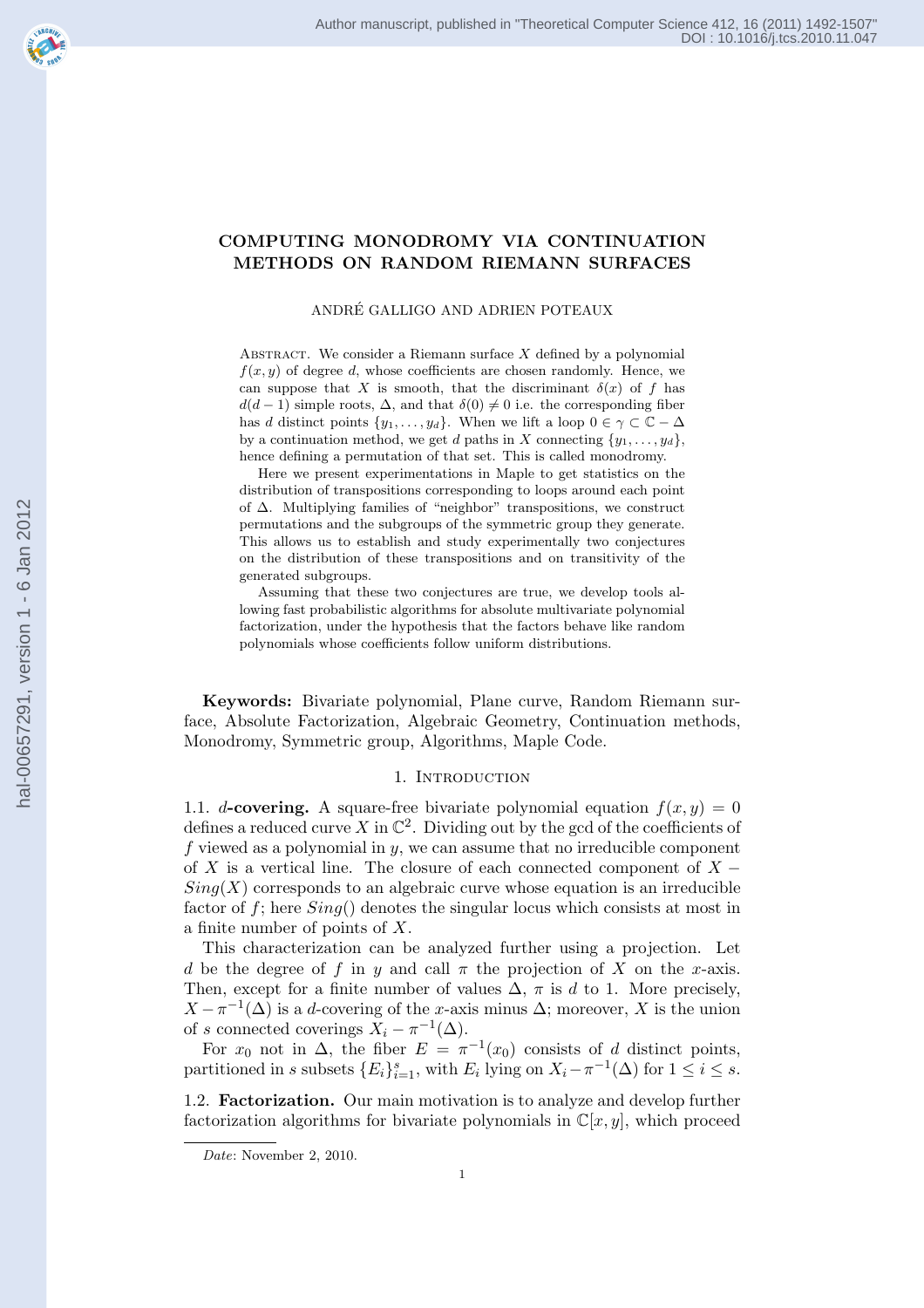by continuation methods. Factoring multivariate polynomials, either in the exact or approximate setting, is an important problem in computer algebra. Thanks to Bertini's theorem, the bivariate case captures its essential issues. See e.g.  $[CG05]$ ,  $[Ga003, \text{GKM}^+04]$  or  $[CL07]$  and their bibliography. The reader can also consider [Kal00] for an history of early algorithms. [BCGW93] was the first algorithmic paper using monodromy group action as developed below. The paper [GW97] considers point combinations, and an exponential search. The papers [SSH92, SS93a, Sas01] discuss another interesting algorithm based on zero-sum identities.

1.3. Continuation or homotopy methods. A continuation method was proposed in  $[CGvH<sup>+</sup>01]$ ; it consists essentially in following a path in X accumulating sufficiently many points on the same connected component, say  $X_1$ . An approximate interpolation provides a candidate factor  $f_1$  of f; then an approximate division is performed. Other authors proceed directly to the (parallel) interpolation of all s factors, but this requires to estimate first the correct partition of a fiber  $E$ . In the first algorithmic paper using monodromy for factorization [BCGW93], one needs to consider a set of representatives for the generators of the fundamental group, which consists of a huge number of transpositions or other permutations.

Our study was initially motivated and inspired by the paper [SVW01], which deals with a more general question of applying homotopy techniques to solve systems of polynomials equations, and contains a way to confirm whether a potential decomposition of the fiber is valid (this is described in [SVW02]). Although the setting was different than ours (exact inputs, approximations with a great precision and with slightly different monodromy actions and loops than the ones considered here) , we borrowed the following important experimental observation which inspired our study: the partition of the fiber  $E$  can be recovered from only a small number of permutations of E corresponding to the monodromy action.

As above, denote by X the curve in  $\mathbb{C}^2$  defined by  $f(x, y) = 0$ , by  $\pi$  the projection on the x-axis and choose a generic (i.e. random) fiber  $E = \pi^{-1}(a)$ in X which has d points. To simplify the notations, we let  $a = 0$ . We denote by  $\Delta \in \mathbb{C}$  the discriminant locus of  $\pi$ :  $\Delta$  is the set of roots of the resultant in y of f and its derivative in y  $f'_y$ . The action of the fundamental group  $\pi_1(\mathbb{C} - \Delta)$  on E defines the monodromy group G, which can be explicitly calculated. When f is irreducible, the orbit of G is the whole fiber  $E$ , while when  $f = f_1 \cdots f_s$  is composite, the orbits of G provide the s-partition of E by the subsets formed by the roots of the factors  $f_i$ . This is the key combinatorial information which allows one to recover the factorization of f via x−adic Hensel lifting. See e.g. [DvH01, SVW02, CG05]. Monodromy also plays an important role in the factorization algorithms presented in [GW97, Rup00, SVW01, SVW02, CG05, CG06, LS09].

1.4. A generic model. In [GvH07], the following sub-generic situation was considered (it is the one encountered in several application and benchmark examples): the polynomial to be factored is a product  $f = f_1...f_s$  such that the curves  $X_i = f_i^{-1}(0)$  are all smooth and intersect transversely in double points (nodes), and that the projections of the critical points on the  $x$ -axis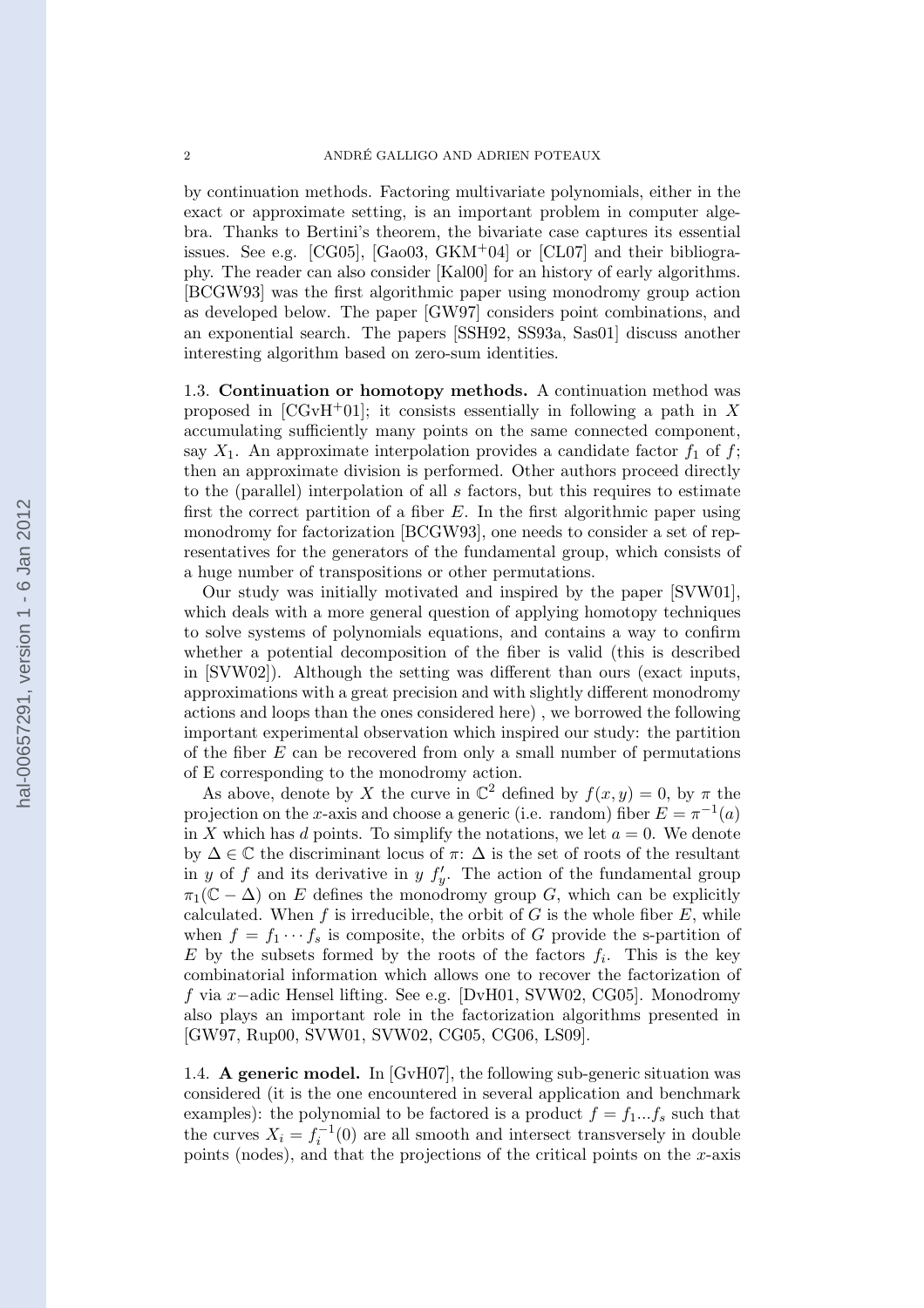are all distinct. As the  $X_i$  are smooth and cut transversely, the discriminant points of f are either simple (turning points of one  $X_i$ ) or double points (corresponding to projections of intersection points of two components  $X_i$ and  $X_i$ ).

Our aim is to analyze and improve this approach. Here we will also assume that the coefficients of the factors  $f_i$  are independent random variables following a uniform (or a reduced normal distribution). As a consequence, with a high probability,  $X_i := f_i^{-1}(0)$  will be smooth complex curves intersecting transversely, and f will be monic in y of degree d, hence  $f_i$  will be also monic in y.

A main task is to better investigate what happens on a single random Riemann surface. This question has its own interest and deserves to be studied for itself; it is also related to the so-called effective Abel-Jacobi problem and its applications in Physics, see e.g. [TT84] and [DvH01].

1.5. Organization. The paper is organized as follows. We first present the monodromy action in our particular setting and describe an algorithmic approach and a Maple implementation for its computation (section 2). We then expose in section 3 our choices for the implementation of the continuation procedure. In section 4, classical and recent results on the distribution of the roots of random polynomials which are useful for our purpose are recorded; then, we formulate a conjecture on the distribution of transpositions attached to the set of discriminant points; we also indicate the heuristic reasoning which guided the formulation. In section 5, we report results on transition to transitivity of subgroups generated by products of transpositions and propose a conjecture directly related to our problem. We present in section 6 a methodology and some experiments to support our conjectures and approach of the problem. In section 7, we report experiments showing the robustness of the studied strategy of factorization with respect to small perturbations of the input data. Section 8 discusses the expected average complexity of our approach. Finally, we conclude by discussing on potential extensions of our geometric model.

These results and statements were announced in a presentation [GP09] at the conference SNC'09.

#### 2. Computation of Monodromy generators

In this section, we keep the previous notations and describe algorithmically our main tool, the monodromy group with respect to the projection on the x−axis, its representation and its calculation. A previous implementation can be found in the package algcurves of Maple (see also [DvH01]), that our work aims to improve.

2.1. Our setting. The discriminant locus  $\Delta$  of f is defined as the zero-set of  $\text{Res}_y(f, f'_y)$ ; it contains simple points, which are the projections of turning points of  $X$  - i.e. points with a vertical tangent, and multiple points, which are projections of the singularities of  $X$ . In other words, these are the solutions of the system  $f = f'_y = f'_x = 0$ . Multiplicity also appears when two (or more) turning points have the same projection (this does not happen in the generic case).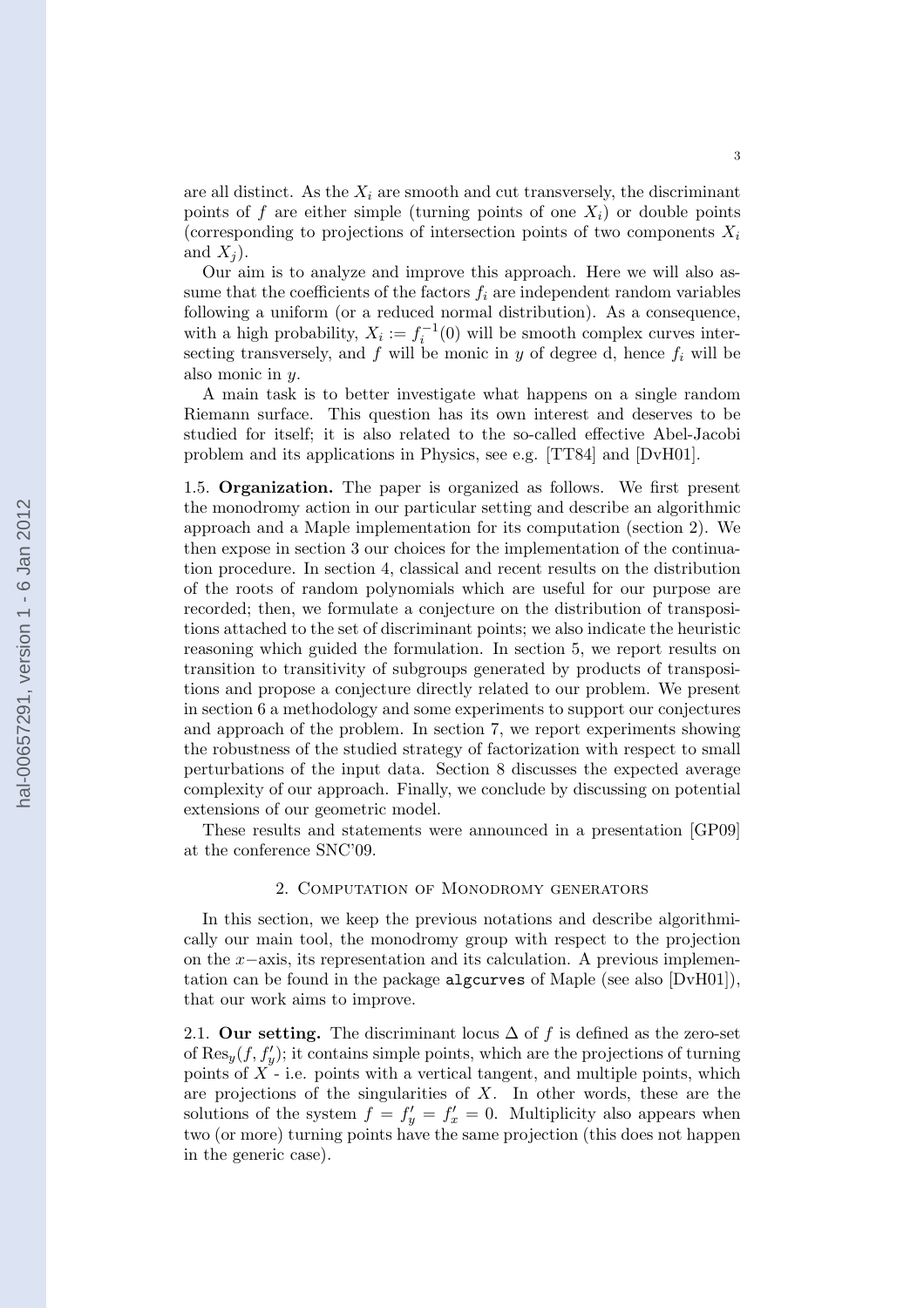To define the monodromy, first select a base point  $x = a$  e.g.  $a = 0$ in the complex  $x$ -axis (considered as a real plane) minus the discriminant locus. Let E be the fiber of  $\pi$  above 0 (i.e. the d distinct y-values for which  $f(0, y) = 0$ . These y-values are now assigned an order,  $(y_1, y_2, \ldots, y_d)$ . This ordering of the d y-values labels the d sheets of the covering  $X - \pi^{-1}(\Delta)$  of  $\mathbb{C} - \Delta$ .

For each point  $\alpha \in \Delta$ , one chooses a path  $\gamma_{\alpha}$  in the complex x-plane which starts and ends at  $x = 0$ , encircles only  $x = \alpha$  (counterclockwise) and avoids all points of  $\Delta$ . The d-tuple  $(y_1, y_2, \ldots, y_d)$  is then analytically continued around this path  $\gamma_{\alpha}$ . When one returns to  $x = 0$ , a new d-tuple is found, which has the same entries as  $(y_1, y_2, \ldots, y_d)$ , but ordered differently:  $(y_{\sigma_\alpha(1)}, y_{\sigma_\alpha(2)}, \ldots, y_{\sigma_\alpha(d)})$ , where  $\sigma_\alpha$  is a permutation acting on the set of labels  $\{1, 2, \ldots, d\}$ . We will say that the permutation  $\sigma_{\alpha}$  is attached to the path  $\gamma_{\alpha}$ . Note that for the same  $\alpha$  but different choices of  $\gamma_{\alpha}$ , we may obtain different permutations: for instance, on picture 1, we have  $\gamma_3 = \gamma_1^{-1} \circ \gamma_2 \circ \gamma_1$ , which leads, for the associated permutations,  $\sigma_3 = \sigma_1^{-1} \circ \sigma_2 \circ \sigma_1 \neq \sigma_2$ .



FIGURE 1. Different paths leads to different permutations

Here are some typical situations. If  $x = \alpha$  is a simple point of  $\Delta$ , hence the projection of a unique turning point of X, then  $\sigma_{\alpha}$  is a transposition. If  $x = \alpha$  is the projection of a double point (a node), then  $\sigma_{\alpha}$  is the identity. If  $x = \alpha$  is the projection of a cusp singularity then  $\sigma_{\alpha}$  is the cyclic permutation of order 3. In our simple generic model, we will encounter only the two first cases.

Our investigation on the monodromy actions on a random Riemann surface includes Maple experimentations, observations and statistical distributions of the transpositions and permutations associated to the  $d(d-1)$ critical points of such a complex curve. Already for  $d = 10$  that means considering 90 discriminant points and organizing 90 paths in a limited portion of the complex plane; the Maple package algcurves[monodromy] described in [DvH01], which is satisfactory for rather small examples, is not sufficient for that task. So we had to rely on another program for our developments. Let us be more specific on the difficulties we encountered trying to use algcurves[monodromy] in our setting. In order to see how fibers are permuted, we have to follow paths homotopic to the ones showed in Figure 2. Unfortunately, for a large number of discriminant points, some paths automatically generated by the Maple command algcurves[monodromy], with option showpaths, are not correct: for random polynomials of degree 10, it happens that they cross each other when they should not do so (see [DvH01, section 3.5]).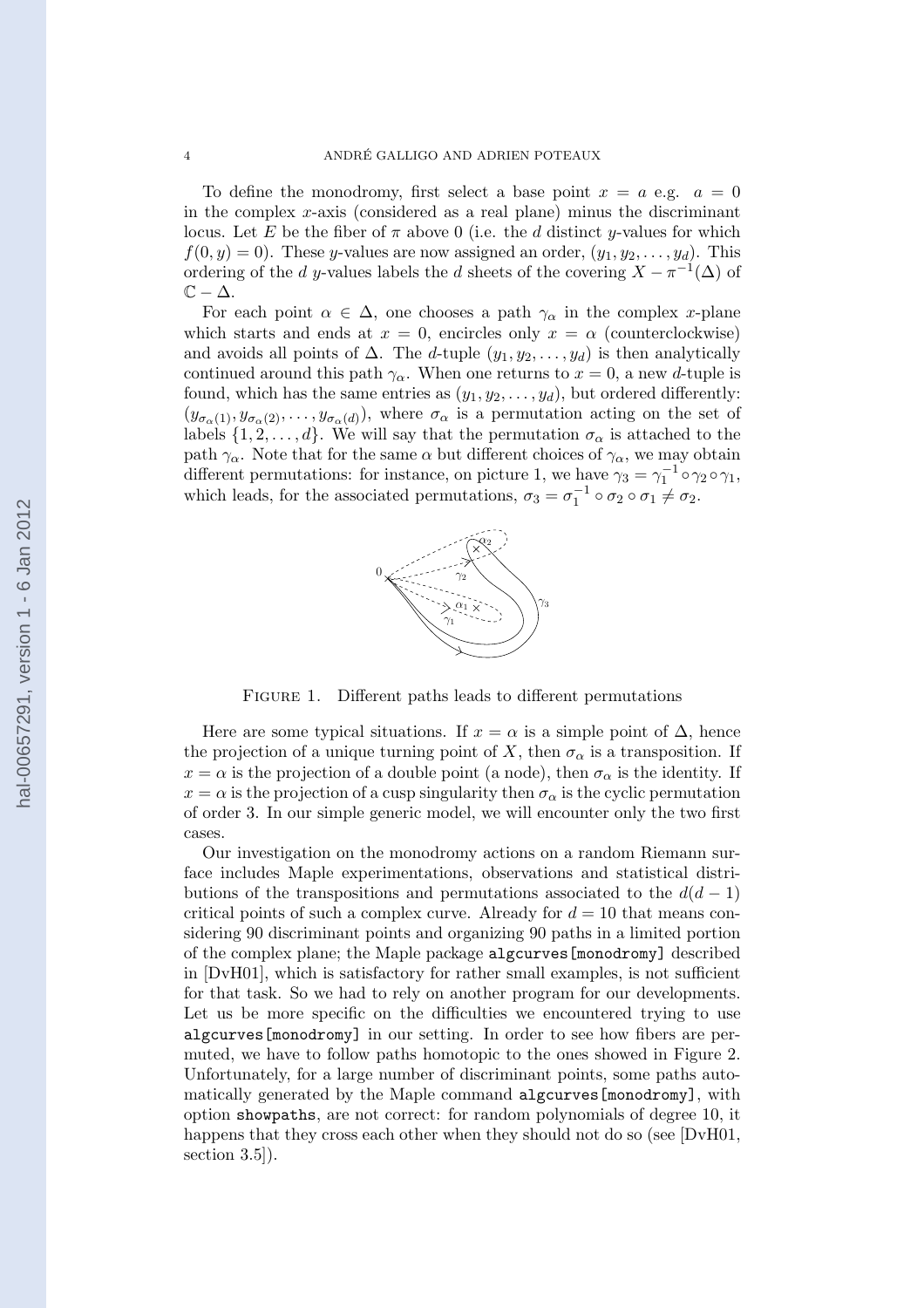

FIGURE 2. Paths encircling one point of the discriminant

To avoid this kind of bad behavior, we rely on algorithms described in the second author's thesis [Pot08, section 3.4.4] to compute the paths to be followed. We now briefly describe it, and also recall the main points of our monodromy computation strategy.

2.2. Description of our monodromy algorithm. This section will summarize our strategy to compute monodromy groups, it was first presented in [Pot07], and more details were provided in [Pot08].

Our method is of type "compute fibers and connect". For each path  $\gamma_i$  we want to follow, we take successive intermediary points on the loop, compute fibers above these points, and finally connect the successive fibers one to one in order to get the permutation  $\sigma_i$  generated by the path  $\gamma_i$  on the initial fiber. Two important features of our strategy are a minimization of the total path length and an elaborated use of truncated series expansions. The main steps of our program are:

- (1) Compute the set of roots  $\alpha_i$  of  $\text{Res}_y(f, f'_y)$ .
- (2) Construct paths in the complex x-plane homotopic to the  $\gamma_i$  of figure 2
- (3) Choose intermediary points along these paths, and connect the successive fibers of each path one to one to get the monodromy.

We will now detail our strategy for the two last points.

2.2.1. Choice of the paths. To minimize the total path length, we first compute an Euclidean minimal spanning tree  $\mathcal{T}$ , and then create paths  $\gamma'_i$  following this tree and homotopic to the paths  $\gamma_i$  of figure 2 in  $\mathbb{C}\backslash {\alpha_1, \cdots, \alpha_n}$ . On first appearance, creating such paths may seem an easy task, but there are a lot of situations which are complicated, and need to be worked out to obtain a correct algorithm. For instance a claim of the second author in Proposition 3 of [Pot07] is not fully correct: one can create counter examples. To resolve the matter, an algorithm which computes the needed paths was developed in [Pot08, section 3.4.4]; let us briefly summarize it.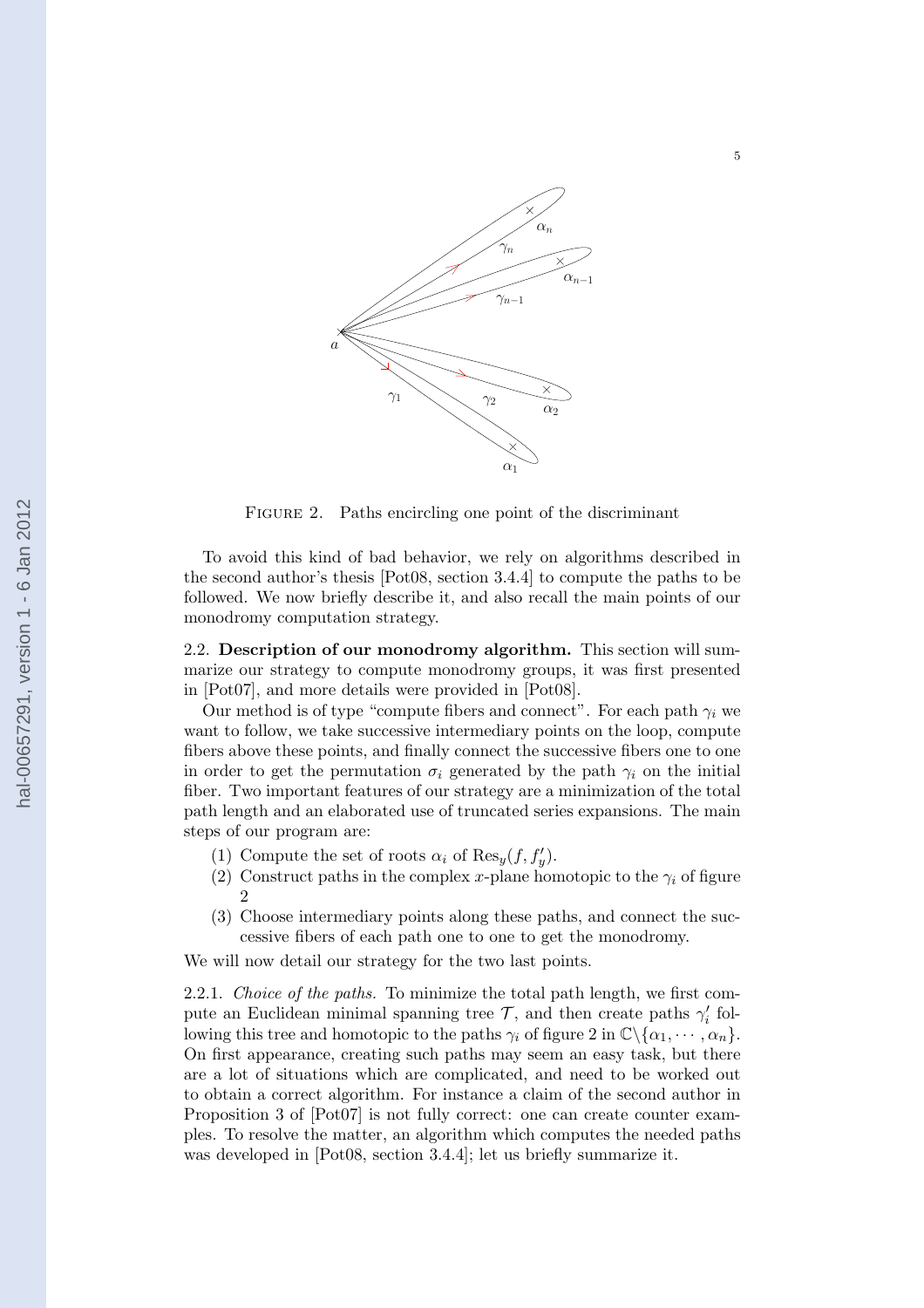According to our connection method (see below), we want to use paths in the tree  $\gamma'_i$ , i.e. paths which are constituted only of segments of  $\mathcal T$  and arcs of circles centered on a critical point  $\alpha_k$  which link two connected edges of the tree  $\mathcal T$  (see [Pot07, section 3.1] for more details). Thus, our aim is to know which sequence of oriented edges of  $\mathcal T$  and oriented circles we have to follow in order to go around each critical point. The approach we give in [Pot08, section 3.4.4] is of type "divide and conquer". We will explain it with the help of figure 3 below, so the reader can easily follow the procedure.



FIGURE 3. Path in the tree homotopic to  $[a, \alpha_7]$  in  $\mathbb{C}\backslash {\alpha_1, \cdots, \alpha_n}$ 

Considering the path  $\gamma_l$ , we search a path which is homotopic to  $[a, \alpha_l]$  in  $\mathbb{C}\backslash {\alpha_1, \cdots, \alpha_n}.$ 

- Let  $a_0 = a, a_1, \dots, a_{s-1}, a_s$  denote the successive intersection points between  $[a, \alpha_l]$  and  $\mathcal{T}$ , ordered according to their appearance on the path  $t\alpha_l + (1 - t)a$ . We will find paths homotopic to each segment  $[a_i, a_{i+1}]$ , and then connect end to end each of these paths.
- As the segment  $[a_i, a_{i+1}]$  does not cross the tree, we must circle each critical point encountered by going in the same direction. This orientation can be guessed by counting the number of intersection between any half line starting at a point of  $]a_i, a_{i+1}[$  and  $\tau_i$ , the unique sequence of edges of  $\mathcal T$  leading from  $a_i$  to  $a_{i+1}$ .
- Finally, we find the path in the tree homotopic to  $[a_i, a_{i+1}]$  by following the tree from  $a_i$  to  $a_{i+1}$  according to the computed orientation, and never crossing the tree. This requires to know at each critical point  $\alpha_k$  a permutation indicating the orientation of the edge connected to  $\alpha_k$ . This can lead to a path with more edges than  $\tau_i$  (see figure 3 between  $a_4$  and  $a_5$  for instance).

Several special cases need also to be analyzed further; by lack of space here, we do not explicitly describe them but they are all given in [Pot08].

2.2.2. Connection method. To connect the successive fibers of the path, we use truncated series expansions at controlled order and Puiseux expansions above critical points: the analytic continuation along one arc of circle around  $\alpha_k$  of the path is given by evaluating the truncated Puiseux expansions above  $\alpha_k$  in the two intermediary points defining the arc. Two intermediary points of a same edge are connected by using truncated Taylor series, introducing more intermediary points if needed. A good trade-off is worked out between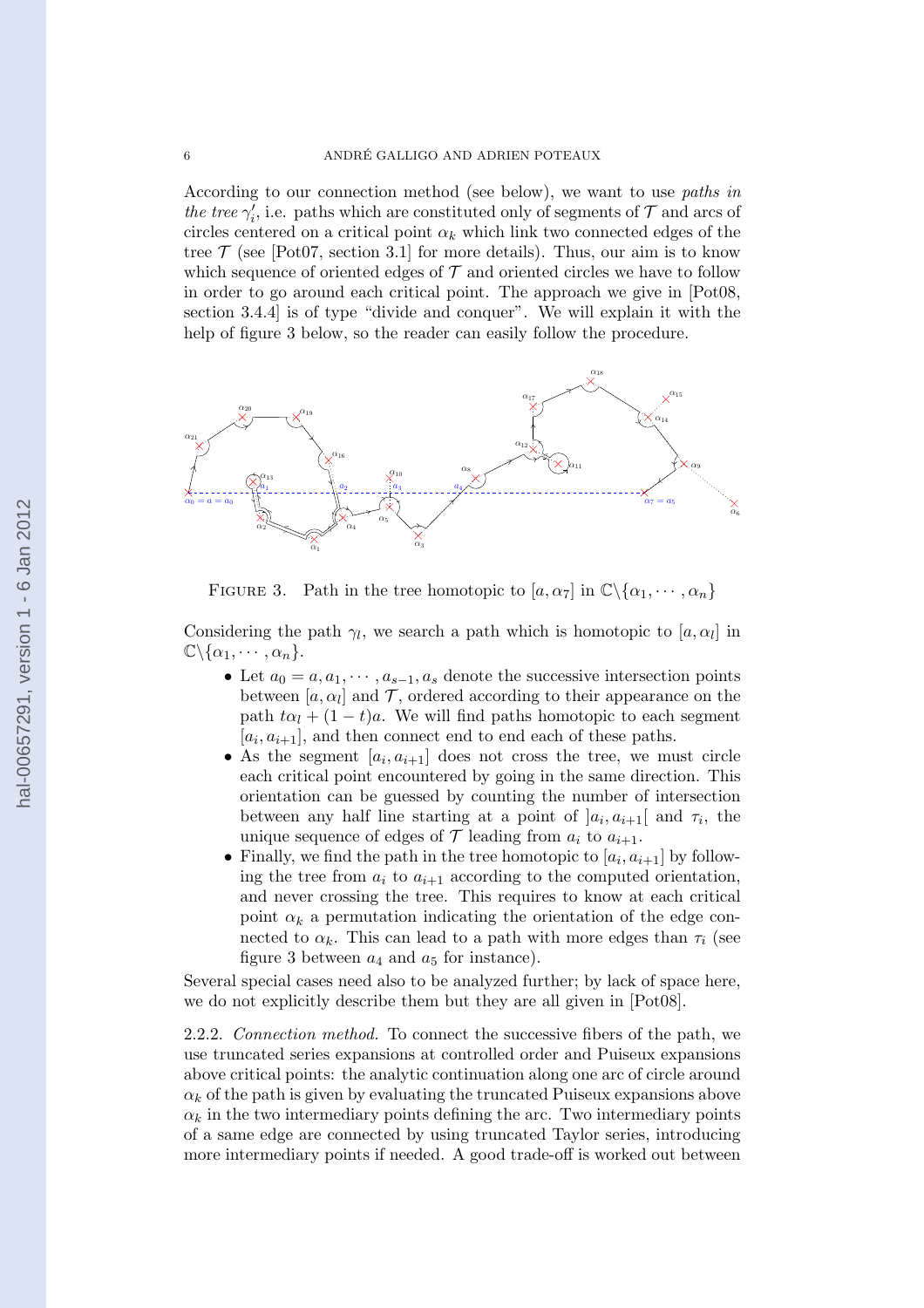the number of intermediary points and the truncation orders involved. As computing Puiseux expansions can be costly, we use a modular-numeric algorithm. It was first described in [Pot07] and improved in [Pot08] (the modular part of the algorithm is also described in [PR08, PRb, PRa]). All details of our monodromy algorithm can be found in [Pot07] and [Pot08].

# 3. Description of analytic continuations

3.1. Analytic Continuation Process. Following [DvH01, section 3.6], we perform analytic continuation using first derivative order. From our combinatorial analysis (see section 5), we plan to use this process along about 2ln d paths, each one containing at least d points of  $\Delta$ . For instance, for a polynomial f of degree 20, we will use 5 paths, each of them starting at  $0$ , going to one point of the circle  $C(0, 2)$ , following this circle for an angle of  $\frac{\pi}{2}$  $\frac{\pi}{3}$ , and coming back to 0. See figure 4.



FIGURE 4. Paths and discriminant points for a curve of degree 20, defined by a dense polynomial with random integer coefficients between −100 and 100.

Our Maple algorithm to make an analytic continuation along each path  $\gamma$  uses the following scheme: starting from the fiber at a point  $x_k$  of  $\gamma$ , we approximate the fiber at the next point  $x_{k+1}$  using the first order Taylor expansion at  $x_k$ . Then, if this approximation is close enough to the fiber at  $x_{k+1}$ , we connect each approximation to its nearest point of the fiber. Otherwise, we use one more intermediary point between  $x_k$  and  $x_{k+1}$ .

The average complexity issues are discussed in section 8.

3.2. Passing close to a critical point. In our case, since we are studying random Riemann surfaces, the critical points we will encounter are turning points. If we consider the product of two such curves, we may also encounter intersection points. As the geometry of these two types of points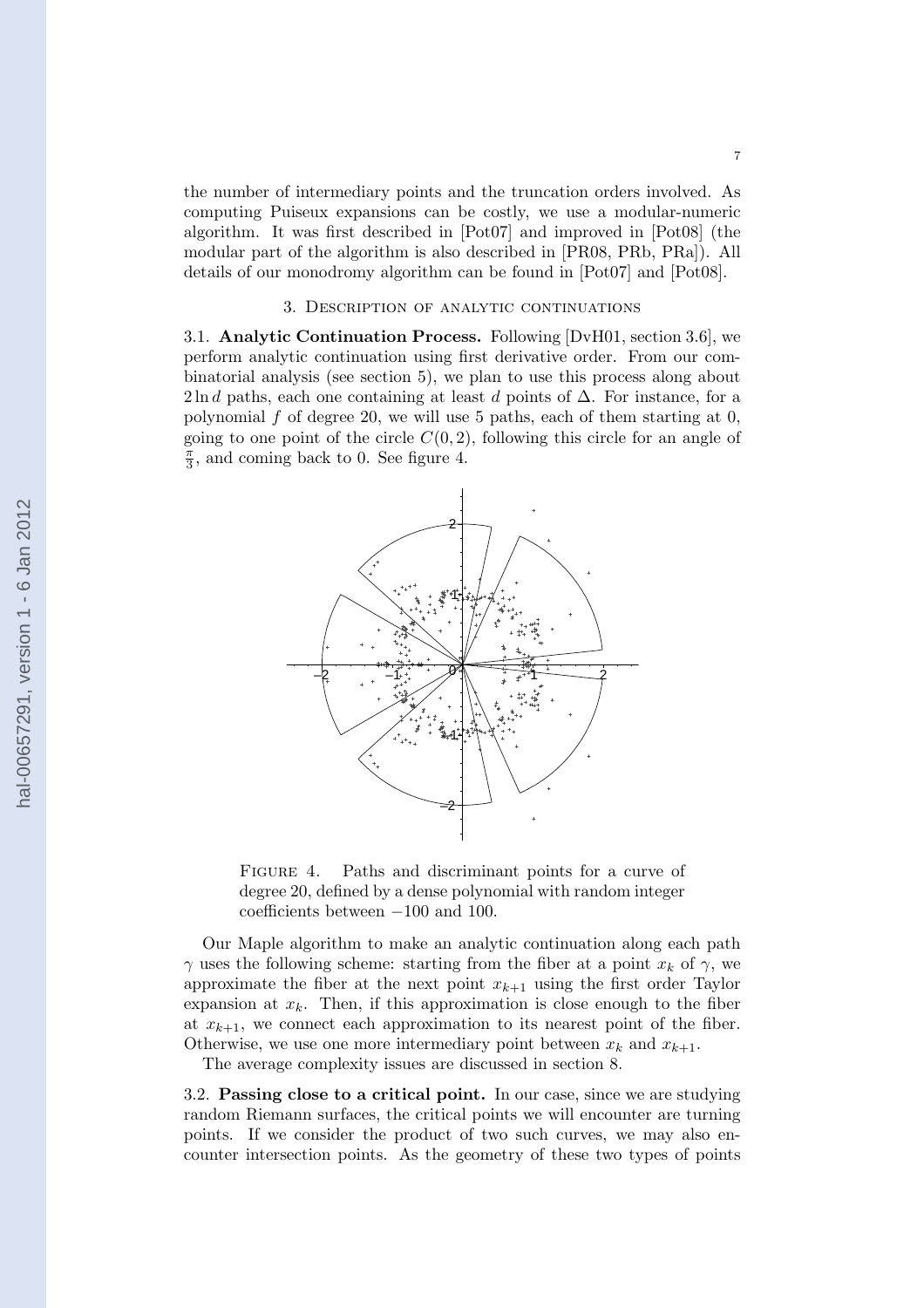

FIGURE 5. Intermediary steps for (a) a turning point (b) an intersection point.

are different, we made experiments to get information on the behavior of our analytic continuation process; practical observations confirmed our natural intuition. The two pictures of figure 5 illustrate our observations: here we consider a polynomial  $F$  defined as the product of two random polynomials  $F_1$  and  $F_2$ . Figure 5a represents the analytic continuation process along a path which is close to a root of  $\text{Res}_y(F_1, F'_{1y})$ , whereas figure 5b represents the same for a root of  $\text{Res}_{u}(F_1, F_2)$ . On these two pictures, we only represent the real parts of the complex numbers involved; points represent the computed fibers, whereas lines indicate the interpolated curve obtained by our approximations.

These pictures illustrate that the analytic continuation needs more steps when following a path who goes around a turning point than when it goes close to an intersection point.

3.3. First derivative versus second derivative. To improve the analytic continuation process, it could seem better to use more than the first derivative to predict the next fiber of the path. For instance, one may precompute the second derivative and get a better approximation in order to use less intermediary points. Unfortunately, in our experiments the number of intermediary points did not decrease significantly, whereas the time spent to evaluate the second derivative is sizeable when the degree increases. This is shown in the following table (the indicated times are total computing times for the analytic continuation along 3 loops for each polynomial, using respectively one or two derivatives in the analytic continuation process; we note however that our algorithm is a prototype and does not use fast algorithms).

|    |          | degree   first derivative   two first derivatives |
|----|----------|---------------------------------------------------|
| 10 | $10.2$ s | $12.7$ s                                          |
| 20 | 97 s     | $105$ s                                           |
| 30 | $1046$ s | 1233 s                                            |
| 40 | 1100 s   | 1850 s                                            |

4. Distribution of critical points

In this section we study the distribution of critical points of a random Riemann surface X, with respect to the projection on the  $x$ −axis. This information will be used to formulate a conjecture on the limit distribution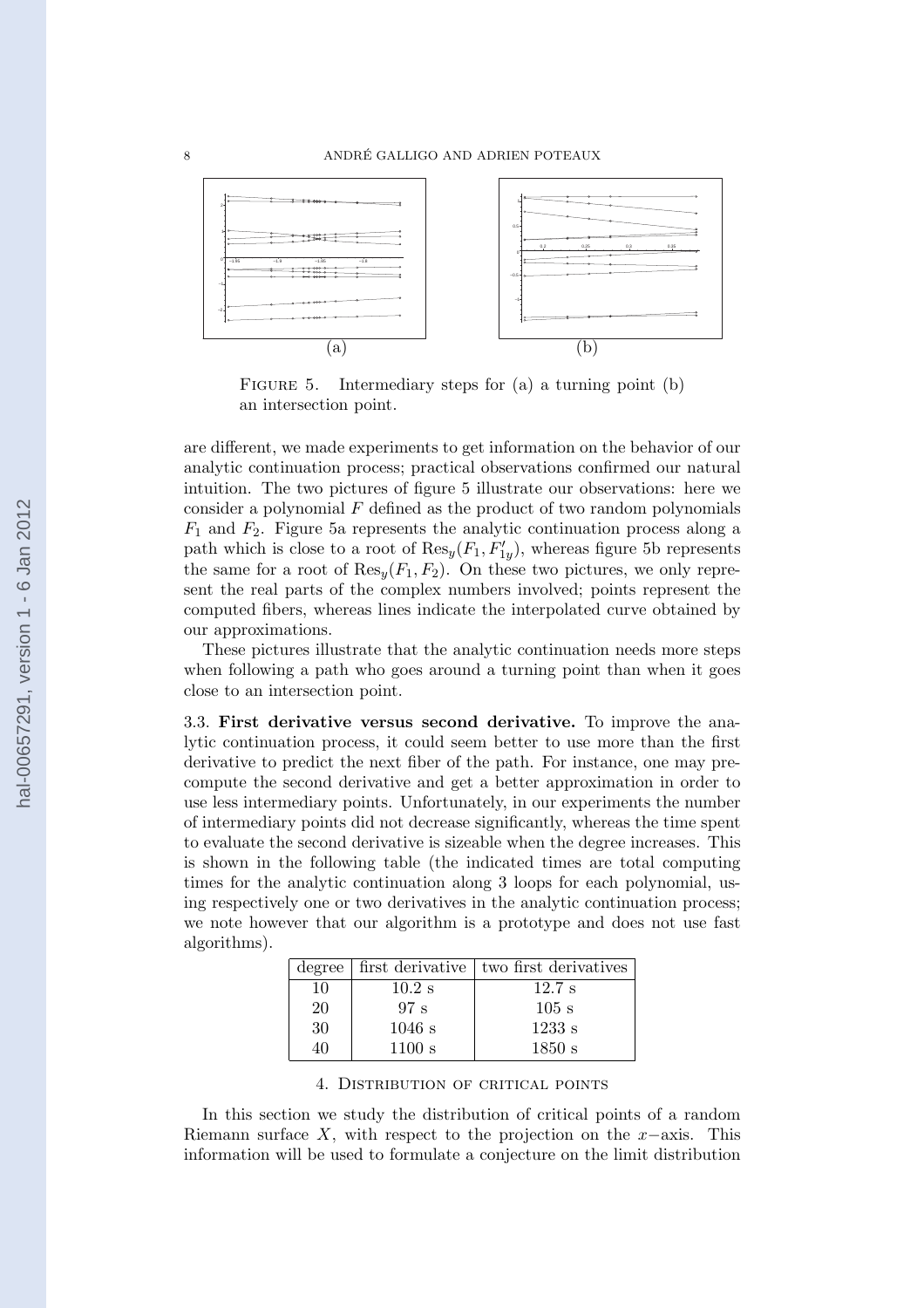of the sequence of transpositions attached to the ordered set of discriminant points of X.

4.1. Distribution of roots of random polynomials. Roots of random univariate polynomials have been studied by many authors, important results were achieved, e.g. by Kac [Kac48], Edelman-Kostan [EK95] in the real case, or by Erdos-Turan [ET50] in the complex case.

This was generalized by Shub-Smale [SS93b] and their coworkers, to the multivariate real case, by Zelditch-Schiffmann [SZ04] and their coworkers, and also by Bilu [Bil97] in the complex case. Let us also quote a recent joint work of the first author with C. d'Andrea and M. Sombra [DGS] which focused on effective bounds.

These results roughly say:

**Fact 1.** Let g be a degree d univariate polynomial in  $\mathbb{C}[x]$  and denote by M some measure of the size of its coefficients. When d goes to infinity, if  $M = o(d)$ , then the roots of q concentrate uniformly on the unit circle of  $\mathbb{C}$ .

and

**Fact 2.** For a bivariate polynomial  $q(x, y)$ , under the same kind of limited growth condition of the coefficients of g, it also holds for the discriminant of f in that its roots concentrate uniformly on the unit circle of  $\mathbb{C}$ .

Moreover the critical points of g, with respect to the x-projection, concentrate uniformly on the product of the two unit circles in  $\mathbb{C}^2$ .

Now let us introduce some notation to be more precise.

Let

$$
g(x) = a_0 + \dots + a_d x^d = a_d (x - \rho_1 e^{i\theta_1}) \cdots (x - \rho_d e^{i\theta_d}) \in \mathbb{C}[x]
$$

for some  $a_i \in \mathbb{C}$  with  $a_0 a_d \neq 0$ ,  $\rho_i > 0$  and  $0 \leq \theta_i < 2\pi$ . The angle discrepancy of g is defined as

$$
\Delta_{\mathbf{a}}(g) := \sup_{0 \le \alpha < \beta < 2\pi} \left| \frac{\#\{i : \alpha \le \theta_i < \beta\}}{d} - \frac{\alpha - \beta}{2\pi} \right|
$$

where  $\#$  is the cardinality of a set. For  $0 < \varepsilon < 1$ , the *radius discrepancy of* g is

$$
\Delta_{\mathbf{r}}(g;\varepsilon) := \frac{1}{d} \# \Big\{ i : 1 - \varepsilon < \rho_i < \frac{1}{1 - \varepsilon} \Big\}.
$$

Set  $|q| := \sup\{|q(z)| : z \in \mathbb{C}, |z| = 1\}.$ 

**Theorem 1** (Erdos-Turan [ET50]). Let  $g(x) = a_0 + \cdots + a_d x^d \in \mathbb{C}[x]$  with  $a_0a_d \neq 0$ , then for  $0 < \varepsilon < 1$ 

$$
(1) \quad \Delta_{\mathbf{a}}(g) \leq 16 \sqrt{\frac{1}{d} \log \left(\frac{|g|}{\sqrt{a_0 a_d}}\right)} \quad , \quad 1 - \Delta_{\mathbf{r}}(g; \varepsilon) \leq \frac{2}{\varepsilon d} \log \left(\frac{|g|}{\sqrt{a_0 a_d}}\right).
$$

The hardest part is the estimate for the angle discrepancy. The estimate for the radius distribution was found by H.P. Hughes and A. Nikeghbali [HN08] and is a simple consequence of Jensen's formula.

Figure 6 is an illustration, with a random polynomial of degree 200 obtained calling the Maple function randpoly( $x$ , degree=200, dense). In that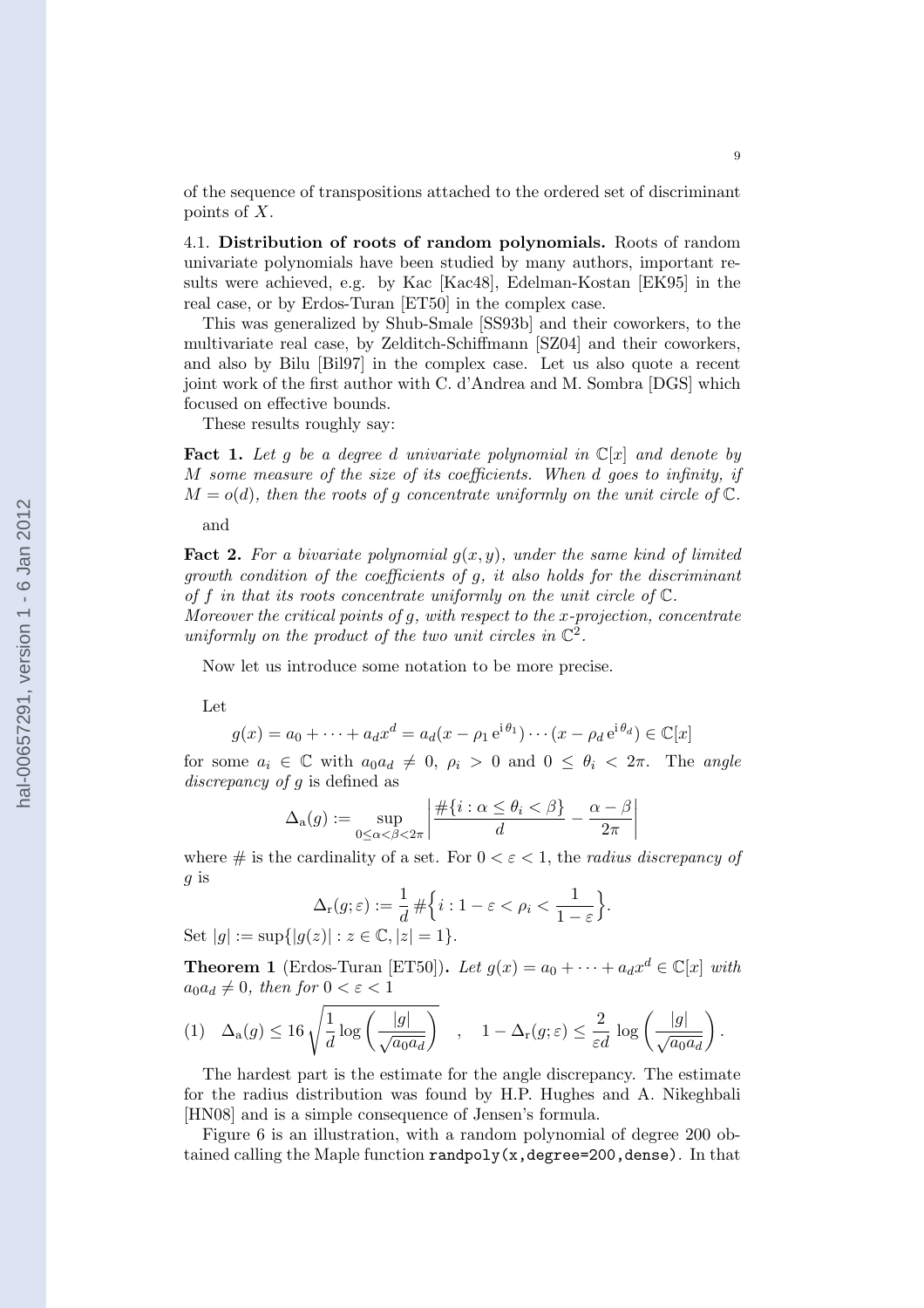case, the (integer) coefficients are chosen uniformly between  $-N$  and N for a fixed  $N$ . One can also make a polynomial with random complex coefficients but the result is similar.



FIGURE 6. Roots of a random polynomial of degree 200

For the multivariate case we quote [DGS]. Let  $N(-)$  denote the Newton polytope,  $MV(-)$  the mixed volume and  $V(-)$  the set of roots. For a system of polynomials  $\mathbf{g} = (g_1, \ldots, g_n)$  in  $\mathbb{Z}[x_1, \ldots, x_n]$  and  $0 < \varepsilon < 1$ , we define the radius discrepancy as

$$
\Delta_{\mathbf{r}}(\mathbf{g};\varepsilon) := \frac{\#\big\{\xi \in V(\mathbf{g}) : 1 - \varepsilon < |\xi_i| < \frac{1}{1-\varepsilon} \text{ for all } i\big\}}{\#V(\mathbf{g})},
$$

where as usual the  $\xi$ 's are counted with their corresponding multiplicity.

For  $1 \leq j \leq n$  we consider a standard projection  $\pi_j : \mathbb{R}^n \to \mathbb{R}^{n-1}$ , with  $(x_1, \ldots, x_n) \mapsto (x_1, \ldots, x_{j-1}, x_{j+1}, \ldots, x_n)$ , and we assume the following technical condition:  $\{\pi_j(N(g_k))\}_{k\neq j}$  is essential for  $j=1,\ldots,n$  (this is satisfied in our setting). Then we have the two following theorems:

**Theorem 2** ([DGS]). For  $1 \leq i \leq n$  let  $g_i \in \mathbb{Z}[x_1, \ldots, x_n]$  such that

$$
\#V(g_1,\ldots,g_n)=\mathrm{MV}_n(\mathrm{N}(g_1),\ldots,\mathrm{N}(g_n))\geq 1.
$$

Then for  $1 > \varepsilon > 0$ 

$$
1-\Delta_r({\bf g};\varepsilon) \leq \frac{2}{\varepsilon} \sum_{i,j=1}^n \frac{MV_{n-1}\left(\pi_j(N({\bf g_k})): {\bf k}\neq {\bf i}\right)}{MV_n(N({\bf g_1}),\ldots,N({\bf g_n}))}\log|{\bf g_i}|.
$$

**Theorem 3** ([DGS]). Let  $Q_1, \ldots, Q_n \subset \mathbb{R}^n$  be a family of convex integral polytopes such that  $\text{MV}_n(Q_1, \ldots, Q_n) \geq 1$ . Let  $\lambda : \mathbb{N} \to \mathbb{N}^n$  such that  $\lim_{m\to\infty}\lambda(m)=\infty$ , and, for each  $m\geq 1$ , let  $g_{m,1},\ldots,g_{m,n}\in\mathbb{Z}[x_1,\ldots,x_n]$ be a system of polynomials such that  $N(g_{m,k}) \subset \lambda_k(m)Q_k$ ,

$$
\#V(g_{m,1},\ldots,g_{m,n})=\left(\prod_{k=1}^n \lambda(m)_k\right)\cdot \text{MV}_n(Q_1,\ldots,Q_n)
$$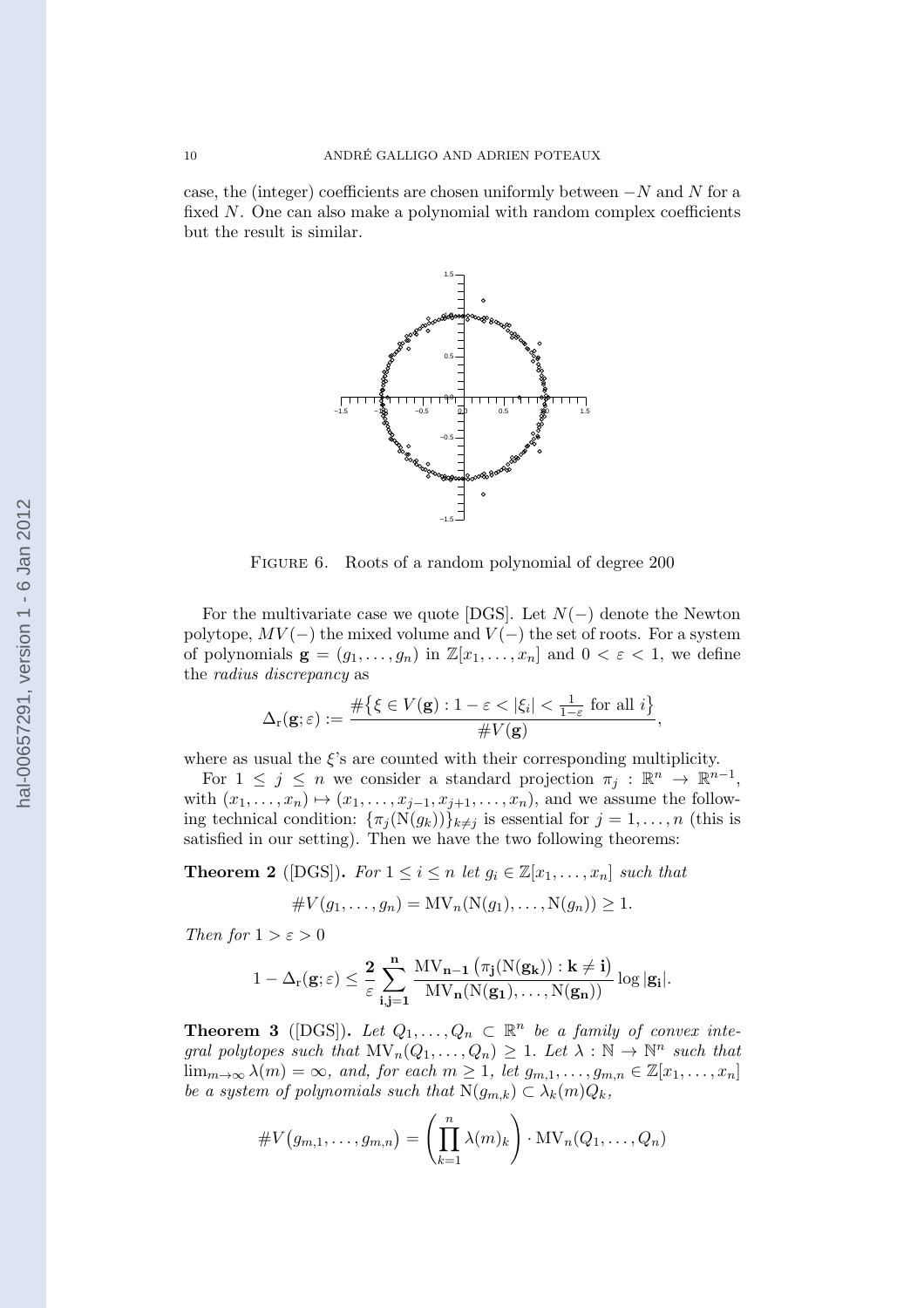and  $\log |g_{m,k}| = o(\lambda(m)_k)$ . Then, for any  $0 \le \alpha_j < \beta_j < 2\pi$ ,  $j = 1, \ldots, n$ , we have:

(2) 
$$
\lim_{m\to\infty}\frac{\#\Big\{k:\,\alpha_j\leq\theta_{k,j}<\beta_j\,\forall j=1,\ldots,n\Big\}}{\#V\big(g_{m,1},\ldots,g_{m,n}\big)}=\frac{\prod_{j=1}^n(\beta_j-\alpha_j)}{(2\pi)^n}.
$$

Figure 4 provides an illustration in Maple for the discriminant locus of a random bivariate polynomial of degree 20.

4.2. **A challenging problem.** An ambitious problem is to describe, when d goes to infinity, the asymptotic distribution in the symmetric group  $S_d$ of the  $d(d-1)$  transpositions associated to the  $d(d-1)$  turning points of a random Riemann surface X defined by a polynomial  $f(x,y)$  with random uniform coefficients.

In this paper we do not aim to solve this question, but to provide insights and prepare a further treatment of the subject. We will relate it to other results and auxiliary constructions, explain our intuition, and develop code in order to proceed to preliminary experiments and observations; then we will formulate two conjectures.

4.3. A construction relying on critical points and transpositions. As recalled above, when  $d$  goes to infinity, the critical points of  $f$  concentrate uniformly on the torus, equal to the product of unit circles, which is parametrized by two angles  $\phi$  and  $\psi$  modulo  $2\pi$ : the arguments of  $(x, y)$  in  $\mathbb{C}^2.$ 

We divide the complex  $x$ –axis, considered as a real plane, into  $d-1$  sectors of equal angles  $2\pi/d - 1$ ; this gives a number of sectors about the square root of the number of points of the discriminant. Then, as a consequence of the results on the distribution of roots, there are about  $d$  discriminant points in each such sector. The corresponding critical points have a distribution of arguments of y−coordinates which tends to become uniform as d increases. Moreover, by the radius discrepancy results, most (and at least half) of the critical points are in a thin annulus around the torus for a large enough  $d$ . Call A this subset of critical points and  $A_1$  its projection on the x−axis.  $A_1$ is a subset of the discriminant locus lying in a thin annulus around the unit circle and containing most of the discriminant points.

We now order the elements of  $A_1$  by increasing argument; therefore the corresponding critical points are also ordered. Then we join the consecutive points of  $A_1$  (with respect to this ordering) and obtain a continuous real curve C homeomorphic to the unit circle.

As above, we denote by  $\pi$  the projection of the random Riemann surface X onto the x-axis (viewed as a real plane). We also order by increasing argument the d distinct points of the fiber of  $\pi$  above any point of C which is not a discriminant point.

The real curve  $B_1 := \pi^{-1}(C)$  can be viewed as a "branched" braid in  $\mathbb{C}^2 = \mathbb{R}^4$ . Its branching points are critical points of X. Because of the radius discrepancy results, it lies near the product of the two unit circles, i.e. a torus, denoted by T.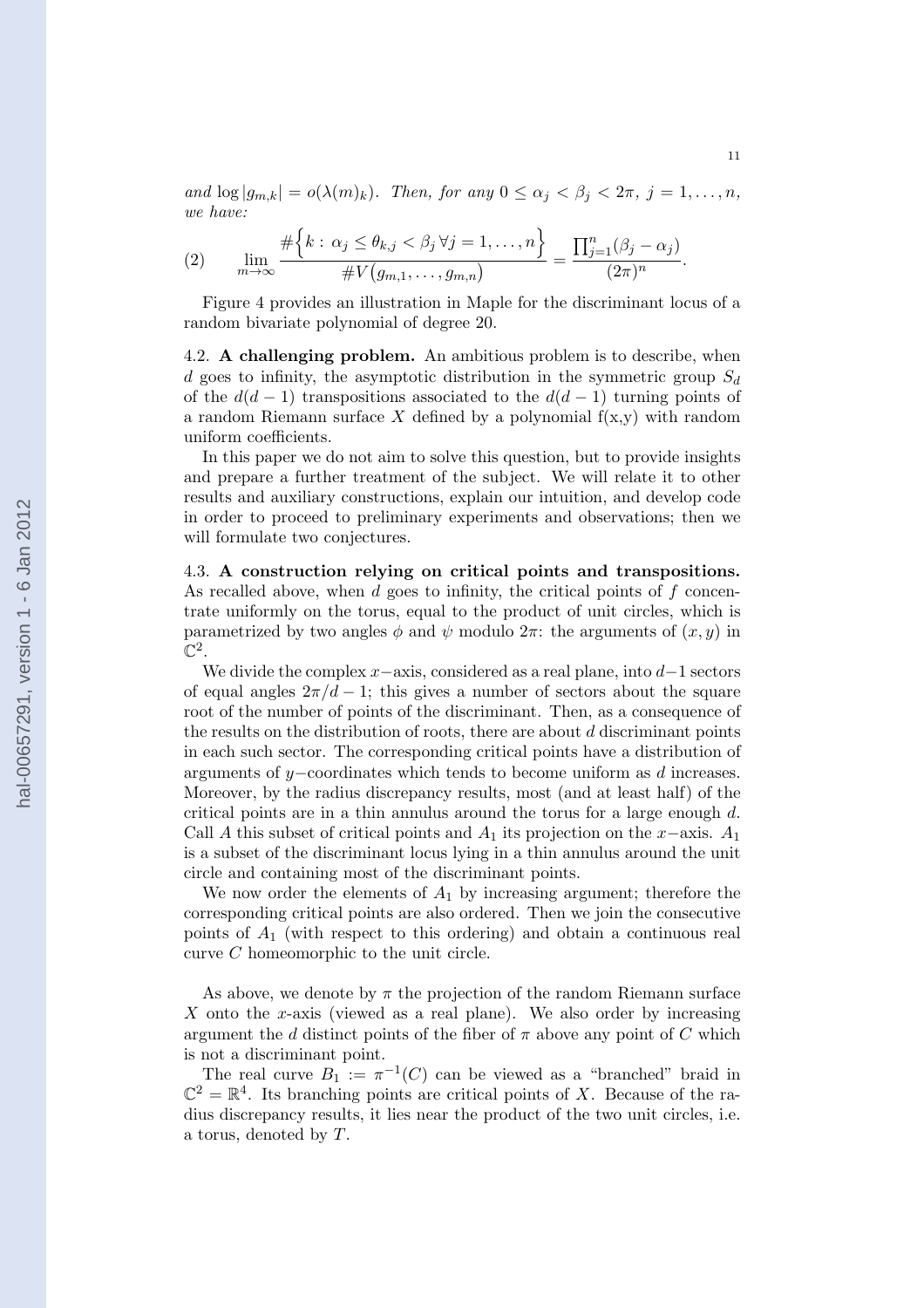Projecting the braid  $B_1$  on the torus T, we obtain a new braid B lying on the torus having a priori more branching points. In order to draw a plane representation of that braid, we represent the two unit circles by two segments  $(0, 2\pi)$  with identified extremities. Figure 7 is a sketch of a portion of such a B with 3 branching points.



FIGURE 7. A portion of a branched braid

## 4.4. Heuristics.

Claim 1. The number of additional branching points (created by the projection of  $B_1$  on T) is small.

The intuitions motivating this claim are the following : geometrically, this expectation is related to the proximity of the braid  $B_1$  to the torus T; algebraically this could be analyzed as a small number of real solutions of some system of polynomial equations with bounded degrees and coefficients.

The interest of such a claim is that the branching points of  $B$  exchange consecutive points of the fibers of  $\pi$  (ordered by the argument of their second coordinate  $y$ ), as shown on Figure 7, because  $B$  lies on a 2-dimensional torus.

So the claim would imply that most points of  $A_1$ , i.e. projection on the  $x$ −axis of branching points of  $B_1$ , are branching points of  $B$ ; hence correspond to exchange of consecutive points of the fibers of  $\pi$ . In other words, most points of A, i.e. projection on the x–axis of points of  $A_1$ , are attached to neighbor transpositions  $(i, i+1)$ , with the natural identification  $d+1 = 1$ .

Moreover, the index i should also be uniformly distributed. Indeed, by our previous result, the projections on the torus of the critical points of the Riemann surface tend to be uniformly distributed; hence, the arguments of the second coordinate  $y$  (which correspond to the index i) tend to be uniformly distributed.

4.5. First conjecture. We formulate the following conjecture, based on the previous construction and heuristic reasoning: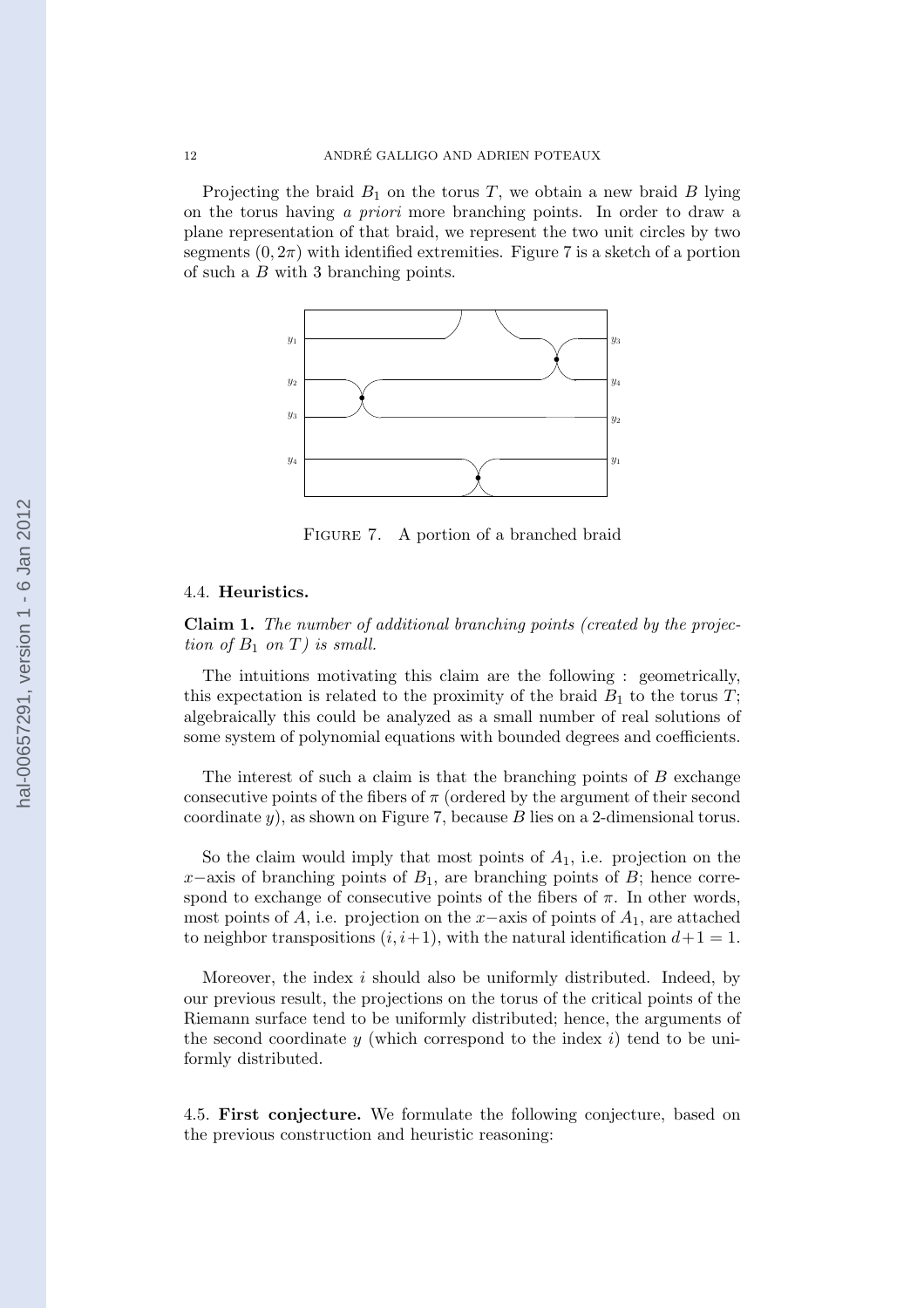Conjecture 1. The limit distribution of the sequence of transpositions attached to the discriminant points of f (ordered by increased arguments) is that of uniformly distributed consecutive pairs  $(i, i+1)$  in  $S_d$ , (with  $d+1 = 1$ ).

Note that this claim is asymptotic; and we only checked on examples a weak form of this conjecture.

For small and medium values of d, one should restrict the sequence to the discriminant points very near to the unit circle and expect a combination (a blending) between the uniform transpositions distribution and the uniform neighbor transpositions distribution. In that case, the distribution with the slowest transition (here the neighbor transpositions) bounds the time needed to reach transitivity (with a high probability).

5. Groups generated by random products of transpositions

5.1. Statistics on the symmetric group. In a recent joint work of the first author with L. Miclo [GM] was investigated the transition to transitivity of subgroups of the symmetric group  $S_d$  generated by K products of n transpositions as d tends to infinity. More precisely, two events were considered: "the subgroup is transitive", this means that the only orbit is the whole set  $\{1, ..., d\}$  and a weaker event "the subgroup has no fixed point". When  $n$  increases, the second event happens "just" before and is easier to analyze.

Sharp transitions and so-called cut-off phenomena (see [Dia96]) have been proved in the case of transpositions  $(i, j)$  where i and j are uniformly chosen among the integers [1..d] at "time"  $n = \frac{d \ln(d)}{2K}$  $\frac{\text{Im}(u)}{2K}$ . The number of transpositions in a product is viewed as a number of time steps in a process.

The case of uniformly distributed neighbor transpositions  $(i, i + 1)$  was also considered both theoretically and experimentally. However, only results on the weaker event "the subgroup has no fixed point" were proved with a sharp transition at "time"  $n = \alpha d$  for  $K = \beta \ln(d)$ , where  $\alpha$  and  $\beta$  are related via an invertible function  $\beta(\alpha) = \int_0^1 exp(-2\alpha(1 - \cos(2\pi s))ds, e.g.$ when  $\beta = 2$  then approximately  $\alpha = 0.3$ . Hence the transition to the non existence of fixed points occurs about time  $n = 0.3 d$  for a subgroup generated by  $K = 2 \ln(d)$  products. The simulations indicate that the transition to transitivity appears approximately at twice this time, i.e. about time  $n = 0.6 d$ 

Several experiments were performed with the computer algebra system Maple, using the package group which provides facilities to represent permutations, compute products of permutations, generate subgroups and compute orbits. Maple also has a command  $\text{rand}(1..d)$  () which allows to produce sequences of integers between 1 and d almost following a uniform distribution. The average values of 100 (independent) runs were taken as an empirical estimation of the targeted probability. Figure 8 pictures interpolating probability curves with the number  $n$  of transpositions in the products in the abscissa (but renormalized with the unit equal to  $0.3d$ ). The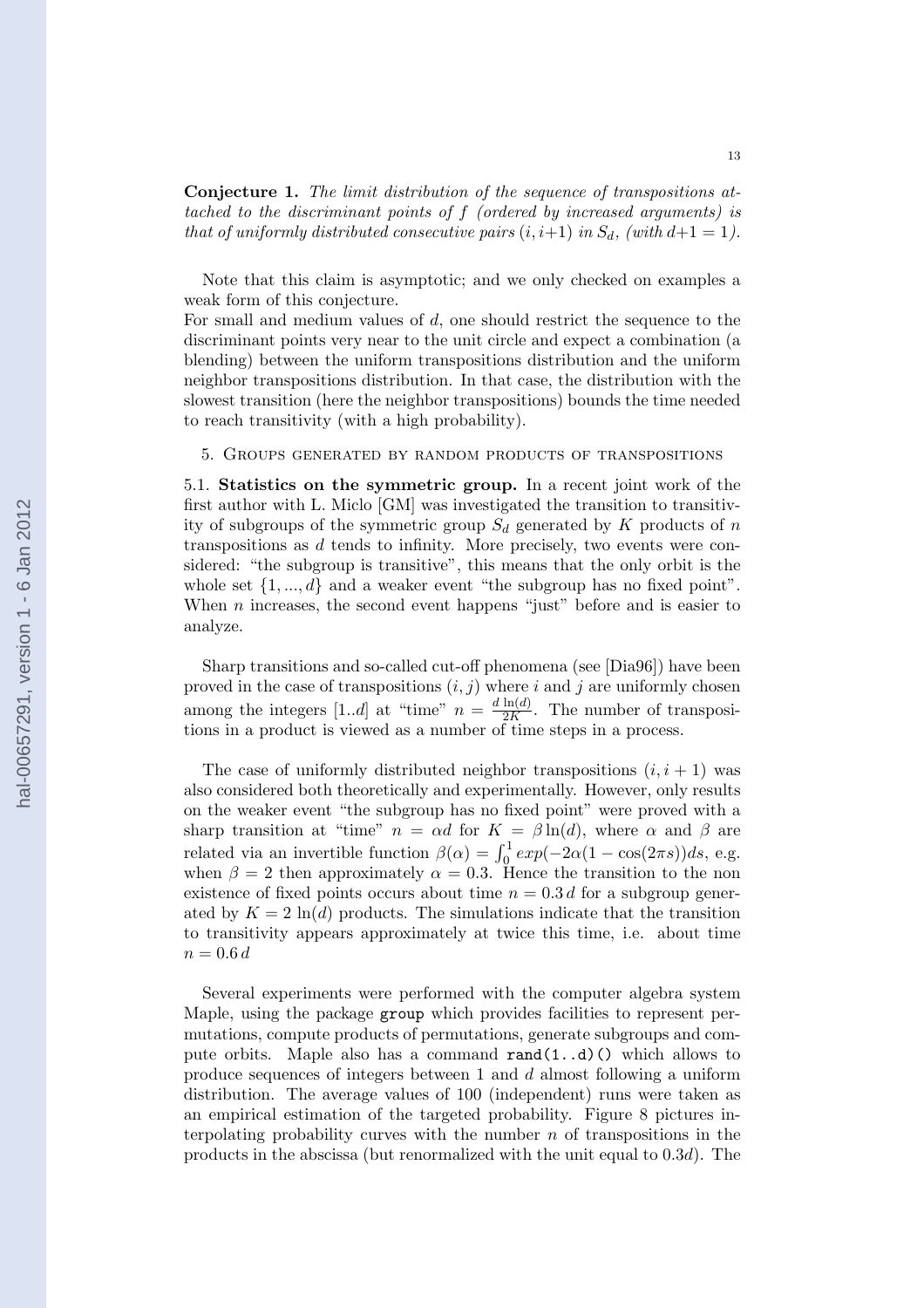#### 14 ANDRE GALLIGO AND ADRIEN POTEAUX ´

two (almost coinciding) leftmost curves correspond to products of uniform transpositions and express that the transitions of the two events happen almost simultaneously. The two rightmost curves correspond to products of uniform neighbor transpositions. The rightmost curve corresponds to the transition to transitivity of products of neighbor transpositions; we remark that with respect to the other 3 curves a factor 2 in the abscissa shows up. Note that the figure indicates that for  $n \geq d$  the empirical probability to get a transitive subgroup is greater than 0.95. The (asymptotic) behavior of the 3 curves at the left side is well understood and predicted by theorems. This is not yet the case for the rightmost curve.



FIGURE 8. Transitions for uniform and neighbor transpositions.

So we formulate the following conjecture.

Conjecture 2. As d tends to infinity, there is a sharp transition to transitivity of the subgroups of  $S_d$  generated by  $K = 2 \ln(d)$  products at "time" about  $O(d)$  uniform neighbor transpositions  $(i, i + 1)$ , with  $d + 1 = 1$ .

Let us note that in  $[GM]$ , subgroups generated by a smaller number  $K$ of products of consecutive pairs were also considered: they present a slower transition to transitivity, at time *n* of the order of  $d^{(1+2/K)}$ . E.g. for  $d = 50$ , the simulations show that if  $K = 4$ , then for  $n > 200$  one obtains a transitive subgroup with a probability almost equal to 1.

Finally, we remark that these transitions are observable via continuation methods as indicated below and that these considerations could be useful for the aimed factorization strategy.

5.2. Estimated monodromy via K large loops. Consider a large loop  $\Gamma$  on the x-axis (considered as a real plane) starting and ending at 0, and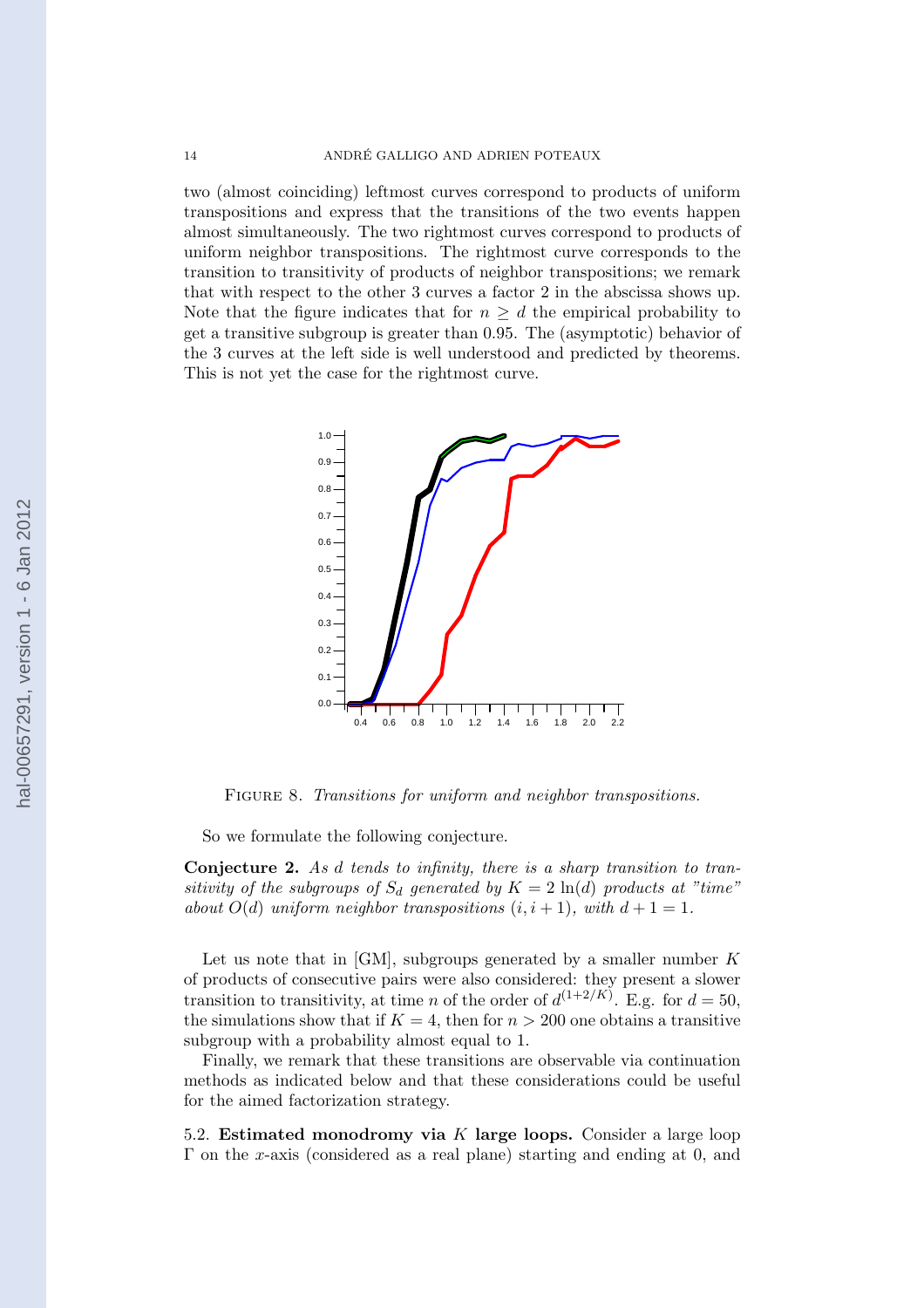encircling n discriminant points of f.  $\Gamma$  is homotopic to the concatenation of *n* loops  $\gamma_l$ , each encircling a discriminant point. The *n* discriminant points are ordered by increasing argument, therefore the permutation  $p_{\Gamma}$  attached to  $\Gamma$  is the product of the *n* transpositions attached to the  $\gamma_l$ .

Now, we define  $\Gamma$  to be formed by two rays starting and ending at 0 and by a portion of a circle of radius 2 encompassing an angle  $\frac{2\pi}{m}$ . So we can expect that  $\Gamma$  encircles about  $\frac{d(d-1)}{m}$  discriminant points of f. The important observation is that we do not need to compute explicitly those points.

Then, if the previous conjectures are correct, the permutation  $p_{\Gamma}$  is the product of about  $\frac{d(d-1)}{m}$  transpositions; moreover, we can also assume that these transpositions are uniformly distributed, in the sense described above.

Finally, we choose K and  $n = \frac{d(d-1)}{m}$  $\frac{n-1}{m}$  as indicated in the previous subsection (i.e. K about  $2 \ln(d)$  and m bigger than K but smaller than d). Then we consider K such large loops  $\Gamma_k$  with  $k = 1 \cdots K$ , the K attached permutations  $p_k$ , and the subgroup G generated by these K permutations.

Putting together the two conjectures, we get the following corollary:

**Corollary 1** (of the two conjectures).  $G$  is a transitive subgroup of the symmetric group.

Example: For  $d = 50$ ,  $\ln(d)$  is about 4, so we can choose  $K = 8$  and n about 125, i.e. the angles of the  $\Gamma_k$  are at least  $(2\pi)/20$  (hence rather small). But as we remarked above, we can also choose a smaller K, here for  $d = 50$ , we can choose  $K = 4$  and n about 300, i.e. the angles of the  $\Gamma_k$  should be about  $(2\pi)/6$ .

### 6. Experiments and Examples

6.1. Methodology to test conjecture 1. In order to check experimentally the validity of our first conjecture, we cannot follow precisely the procedure we described in our sketched proof; we need to adapt it to the actual possibility of our prototype implementation. What we did was to check a weaker claim: when passing from one discriminant point to a close one (in the sense of the Euclidean distance), only nearby points (in the sense of the Euclidean distance) of the fiber are exchanged. We observed in our examples that this happens very frequently and in general the exchange does not involve the points of the fiber which were just exchanged.

We consider examples of degrees from 7 to 10 whose complex coefficients are randomly generated using the Maple command rand(-100,100)() and performed on them the complete analysis. The corresponding data are provided on the second author's website.

As we cannot reproduce here voluminous data, we will only present the first coefficients of the polynomial and the first three elements in the list of the 42 corresponding discriminants points and fibers above them.

 $F := (43 + 28I)x^2y^3 + (9 - 62I)x^2y + (97 - 24I)x^2y^2 + (-83 + 79I)x^4y^2 +$  $(39 - 82I)xy^{4} + 94x + (-45 + 70I)x^{4}y + (90 + 67I)xy^{3} + (96 - 74I)x^{5}y +$  $(-11+61I)x^{4}y^{3}+\cdots$ 

The random command in Maple produces integers, but this is generic enough to illustrate significant generic behavior, since the sample space already contains about 10 000 elements.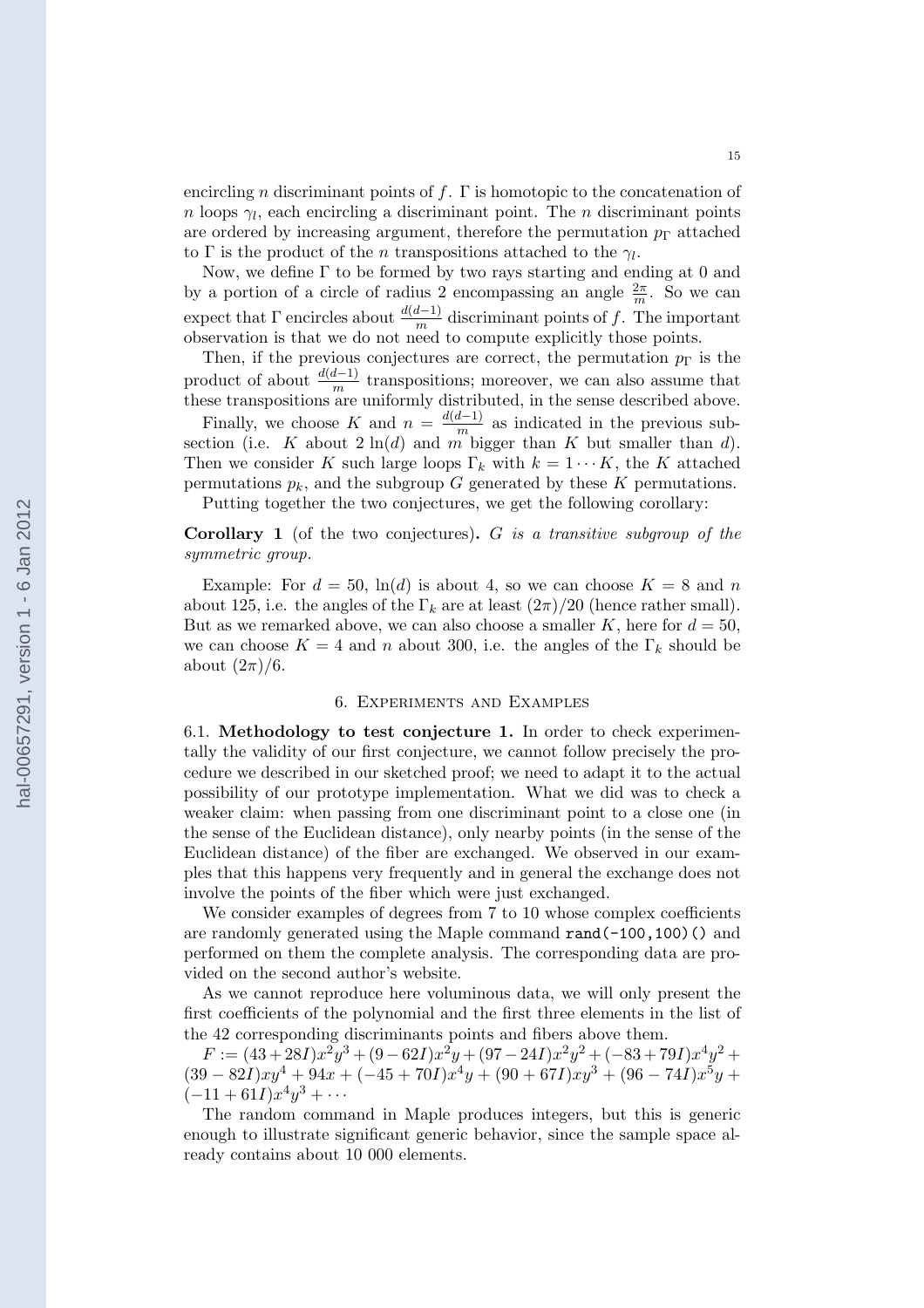Here are some discriminant points and the corresponding fibers with their double points

| $-1.173 - 0.2706$ I | $-1.077 - 0.2767$ I | $-0.9366 - 0.4639$ I |
|---------------------|---------------------|----------------------|
| $-1.121 - 0.1015$ I | $-1.043 - 0.064$ I  | $-0.2625 + 0.885$ I  |
| $-0.3743 + 1.147$ I | $-0.322 + 1.081$ I  | $0.1326 - 2.336$ I   |
| $-0.2701 - 3.039$ I | $-0.272 - 2.813$ I  | $0.38 - 1.489$ I     |
| $-0.1134 - 1.086$ I | $0.7956 - 0.406$ I  | $0.73 + 1.485$ I     |
| $1.053 + 1.524$ I   | $0.973 + 1.461$ I   | $0.9217 - 0.349$ I   |
| $0.6184 - 0.4864$ I | $0.1362 - 0.8096$ I | $-0.599 - 0.1382$ I  |
| $0.6184 - 0.4864$ I | $0.1362 - 0.8096$ I | $-0.599 - 0.1383$ I  |

It is hard to see the continuation just from these data, but even in this very simple low degree example the branching does not connect far away points. Of course, as our experimentations are using low degrees examples, these observations deserve a much more extensive study to be experimentally confirmed.

6.2. Large loops. Here, we can take random polynomials of higher degrees, since we do not perform anymore the complete analysis but only computations of few permutations via analytic continuations along large loops.

Consider a degree 20 random polynomial: it has 380 discriminant points depicted in Figure 4; they are essentially contained in an annulus around the unit circle. We also consider the 5 large loops  $\Gamma_k$ ,  $k = 1 \cdots 5$ , each of them encircles an angle of  $\frac{\Pi}{3}$  and hence contains about a sixth of the 380 discriminant points i.e. about  $60 = 3.d$  of these points (see figure 4). Following our conjectures, we expect that the corresponding 5 permutations generate a transitive group. This is indeed the case.

## 7. Application to factorization

We also tested our approach with the following strategy for computing an absolute factorization of a polynomial  $P \in \mathbb{Q}[x, y]$  of degree d which is a product of random polynomials.

- (1) Compute (approximately) the roots  $y_1, ..., y_n$  of  $P(0, y)$ ,
- (2) Determine the partition of  $\{y_1, \ldots, y_n\}$  to be induced by the factorization of P, here it is given by the orbits of the estimated generators.
- (3) Form the univariate factorization  $P(0, y) = Q_1(y)...Q_s(y)$ .
- (4) Perform Hensel liftings, with respect to  $x$ , to find the factors.

7.1. Maple computations. We present the sequence of Maple command lines we used, the reader can find the file analyticcontinuation.mpl on the second author's website:

We begin with the product of two random polynomials of degree 10:

- > read "analyticcontinuation.mpl":
- $> r:=rand(-100..100)$ :
- $> c:=$ proc()  $r() + r() * I$  end:
- > F1:=randpoly([x,y],'dense',degree=10,coeffs=c):
- > F2:=randpoly([x,y],'dense',degree=10,coeffs=c):
- > F:=expand(F1\*F2):
- > res:=allturns(F,x,y):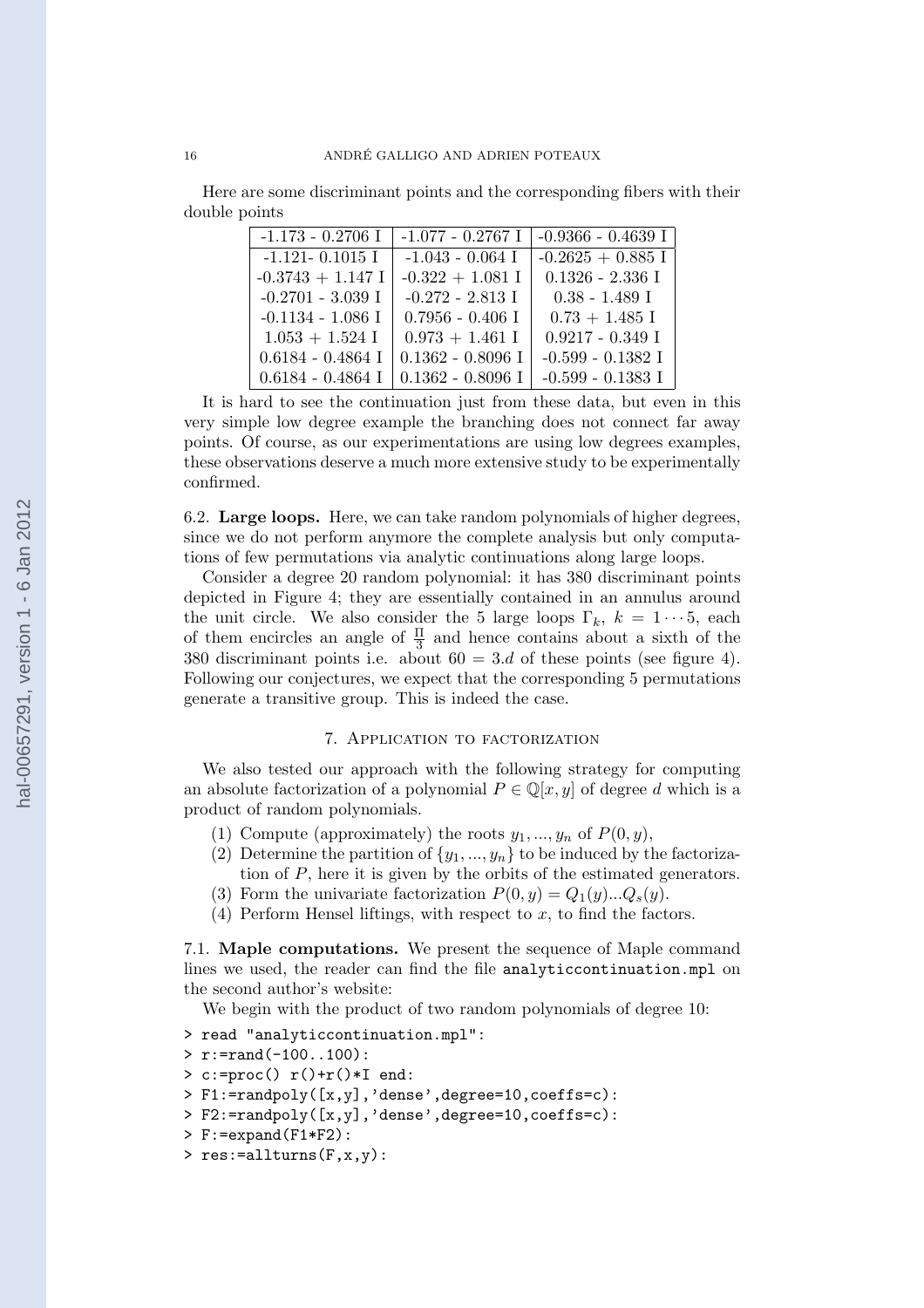```
// make the analytic continuation
> G:=groupe(res):
// define the group generated by the 3 permutations
> group[orbit](G,1);
            {1, 3, 4, 6, 7, 9, 11, 14, 16, 18}
> group[orbit](G,2);
          {2, 5, 8, 10, 12, 13, 15, 17, 19, 20}
  We have the same behavior when we increase the degree:
> F1:=randpoly([x,y],'dense',degree=20,coeffs=c):
> F2:=randpoly([x,y],'dense',degree=20,coeffs=c):
> F:=expand(F1*F2):
> G:=groupe(allturns(F,x,y)):
> group[orbit](G,1);
{1, 3, 4, 5, 7, 8, 10, 12, 13, 19, 20, 21, 25,
 26, 30, 32, 33, 36, 37, 40}
> group[orbit](G,2);
{2, 6, 9, 11, 14, 15, 16, 17, 18, 22, 23, 24,
 27, 28, 29, 31, 34, 35, 38, 39}
  Finally, our algorithm can recover several small factors:
> F1:=randpoly([x,y],'dense',degree=2,coeffs=c):
> F2:=randpoly([x,y],'dense',degree=3,coeffs=c):
> F3:=randpoly([x,y],'dense',degree=4,coeffs=c):
> F4:=randpoly([x,y],'dense',degree=5,coeffs=c):
> F5:=randpoly([x,y],'dense',degree=6,coeffs=c):
> F:=expand(F1*F2*F3*F4*F5):
> G:=groupe(allturns(F,x,y)):
> group[orbit](G,1);
     {1, 11, 16, 19, 20}
> group[orbit](G,2);
       {2, 6, 10, 17}
> group[orbit](G,3);
    {3, 5, 8, 9, 12, 13}
> group[orbit](G,4);
         {4, 15}
> group[orbit](G,7);
       {7, 14, 18}
```
In these three examples, we only used 3 loops, each of them making an angle of  $\frac{\Pi}{3}$ .

7.2. Approximate coefficients. If the data are given within some approximation, our approach still applies to get the elements of the fiber which belongs to the same factor. This good behavior is not a surprise as we are in a generic (random) setting; it is illustrated by the following examples.

We consider several polynomials of degree 20, defined as the product of 2 to 5 random polynomials, to which we add another random polynomial representing noise: it is the sum of 4 random monomials with small coefficients. In table 1, we indicate, for each approximate polynomial considered,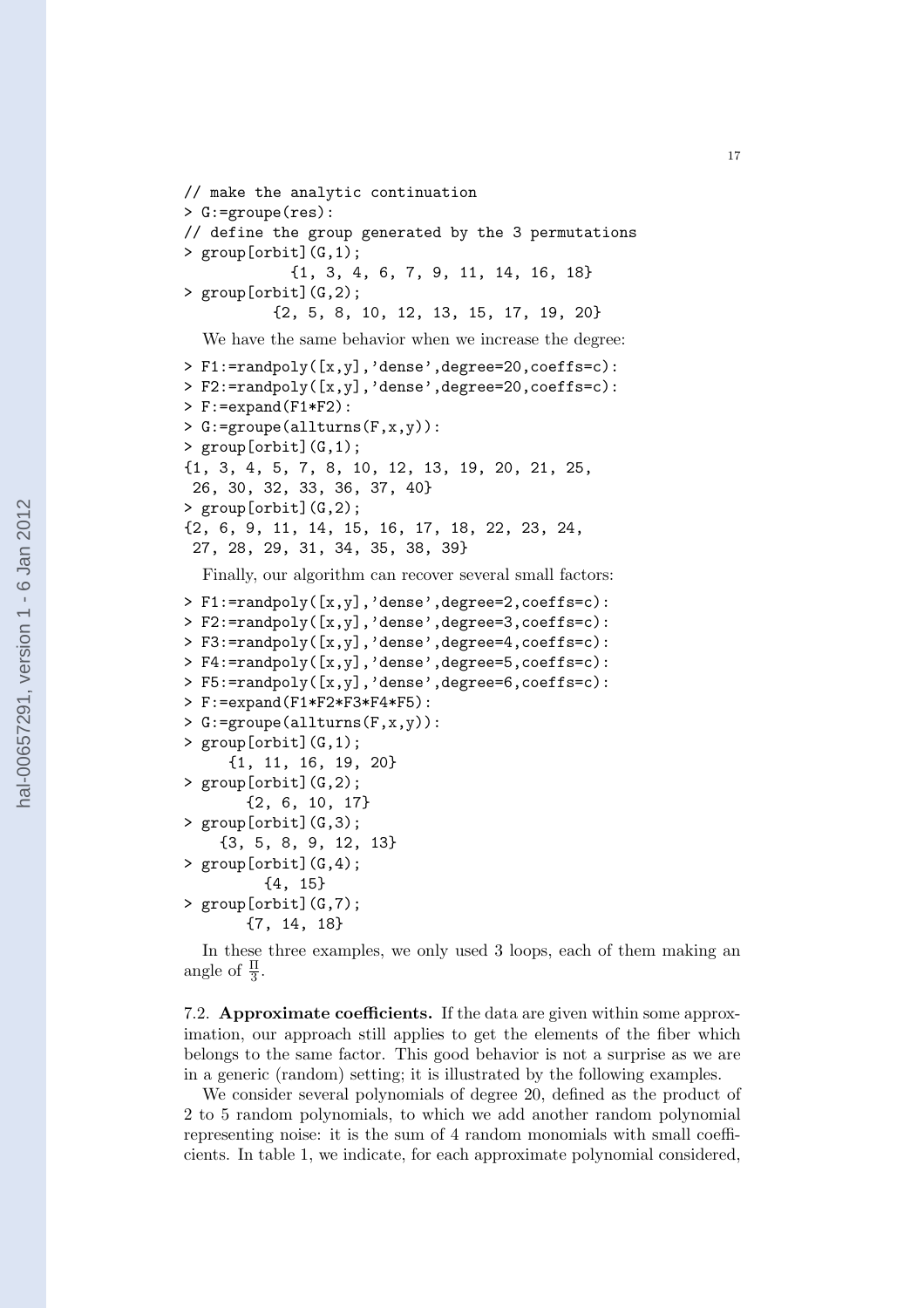| Exact factors involved                 | Size of coefficients | Results                              |
|----------------------------------------|----------------------|--------------------------------------|
|                                        |                      | Factors found<br>$\epsilon$          |
| 2 factors of degree 10                 | 10 <sup>4</sup>      | $10^{-1}$<br>$10 \& 10$              |
|                                        |                      | 10 <sup>0</sup><br>20                |
|                                        |                      | Factors found<br>$\epsilon$          |
| 3 factors of degree 7, 7 and 6         | 10 <sup>3</sup>      | $10^{-2}$<br>7 & 7 & 6               |
|                                        |                      | $10^{-1}$<br>14 & 6                  |
|                                        |                      | 10 <sup>0</sup><br>20                |
|                                        |                      | $\epsilon$ Factors found             |
| 4 factors of degree 3, 4, 6 and 7      | $10^{4}$             | $10^1$ 7 & 6 & 4 & 3                 |
|                                        |                      | $10^2$<br>17 & 3                     |
|                                        |                      | 10 <sup>3</sup><br>20                |
|                                        | $10^{5}$             | Factors found<br>$\epsilon$          |
|                                        |                      | 10 <sup>0</sup><br>6 & 5 & 4 & 3 & 2 |
| $5$ factors of degree 2, 3, 4, 5 and 6 |                      | $10^1$<br>9 & 6 & 5                  |
|                                        |                      | $10^2$<br>$15 \& 5$                  |
|                                        |                      | 10 <sup>3</sup><br>20                |

| TABLE 1. |  | Factoring approximate polynomials |  |
|----------|--|-----------------------------------|--|
|          |  |                                   |  |
|          |  |                                   |  |

| Exact factors involved                 | Size of coefficients | Results                                                                                                        |  |
|----------------------------------------|----------------------|----------------------------------------------------------------------------------------------------------------|--|
| 2 factors of degree 14 and 6           | $10^{4}$             | Factors found<br>$\epsilon$<br>$10^{-2}$<br>$14 \& 6$<br>$10^{-1}$<br>20                                       |  |
| 3 factors of degree 7, 7 and 6         | $10^3$               | Factors found<br>$\epsilon$<br>$10^{-3}$<br>7 & 7 & 6<br>$10^{-2}$<br>13 & 7<br>$10^{-1}$<br>20                |  |
| 4 factors of degree $3, 4, 6$ and $7$  | $10^{4}$             | Factors found<br>$\epsilon$<br>$10^{-3}$<br>7 & 6 & 4 & 3<br>$10^{-2}$<br>13 & 7<br>$10^{-1}$<br>20            |  |
| $5$ factors of degree 2, 3, 4, 5 and 6 | $10^{5}$             | Factors found<br>$\epsilon$<br>$10^{-1}$<br>6 & 5 & 4 & 3 & 2<br>$10^0$<br>13 & 5 & 2<br>10 <sup>1</sup><br>20 |  |

Table 2. Factoring dense noised polynomials

the size  $\epsilon$  of the coefficient of the polynomial representing the noise, and the number (and degrees) of factors found by our algorithm.

In table 2, we consider dense noised polynomials: we perturbed each coefficient of the polynomial F.

As expected, our algorithm can detect perturbed factors. This good behavior is promising but it needs to be studied and evaluated further, depending on the perturbation. This will be the subject of a future work in continuation of [GvH07].

### 8. Traveling fast and randomness

Our aim is to contribute to the design of fast bivariate polynomial factorization algorithms. As explained in the introduction, we concentrate on absolute factorization which proceeds by Hensel liftings from a good guess of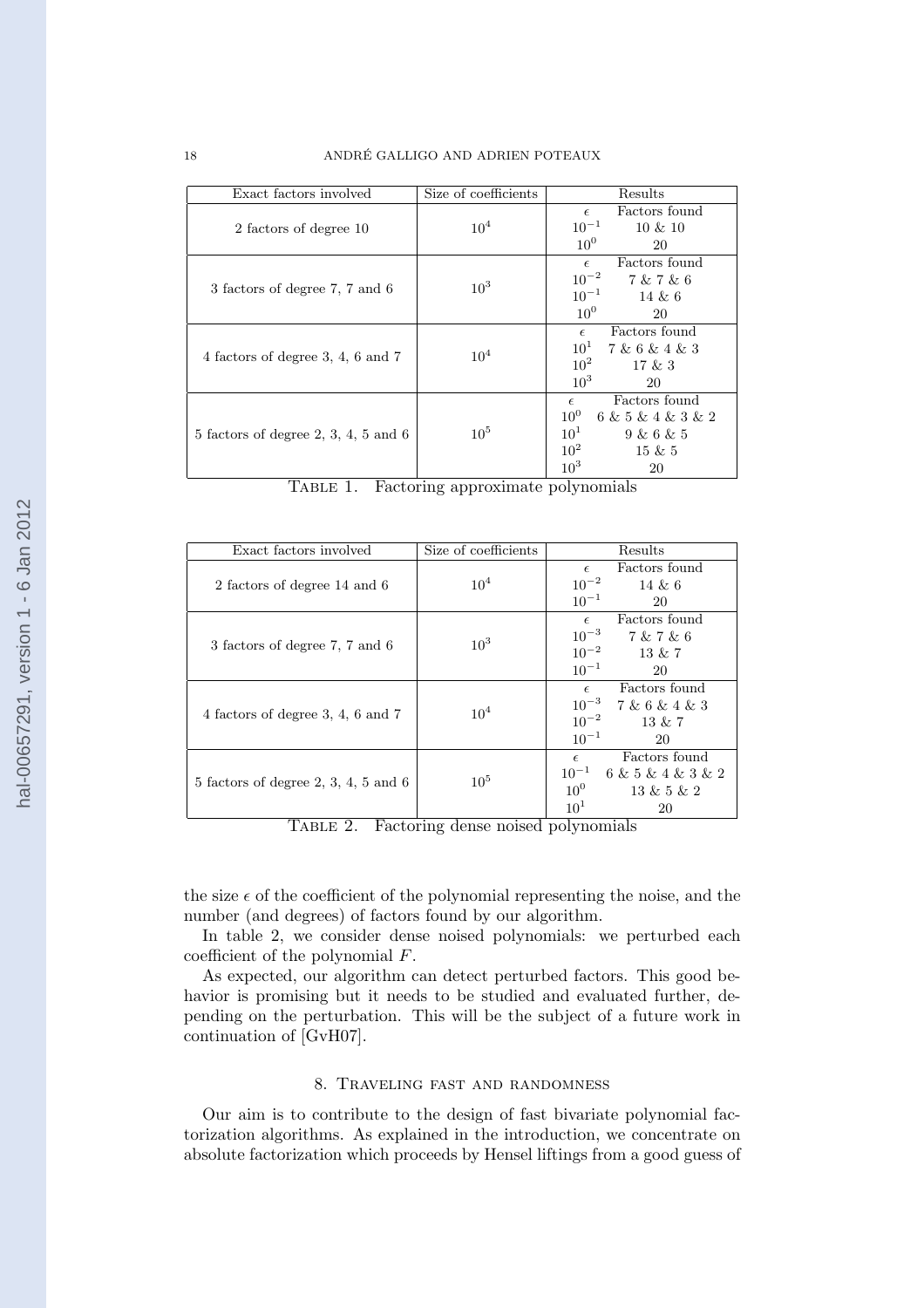the partition (induced by the factorization) of a smooth fiber. The determination of this partition is a bottleneck of the algorithm; it can be computed by a trace method (using LLL to determine zero-sums). Of course, it is much cheaper (since it can be done in  $O(d^2)$  arithmetic operations, where the notation  $O(\cdot)$  hides logarithmic factors) to check the vanishing of a candidate zero-sum than to determine it. Therefore, our aim is to provide a good guess.

As we are considering a dense input polynomial, a quadratic complexity is in  $O(d^4)$ ; if we get a complexity in  $O'(d^3)$ , we are sub-quadratic in the input (therefore already fast), and we are "very fast" (i.e. quasi optimal) if we get a soft linear complexity, i.e.  $O(d^2)$ . This is actually our target.

Our conjectures motivated by the above presented experiments and reasoning would imply, with a good probability, that  $O(\log(d))$  large random loops (see section 3) suffice to generate a transitive subgroup of the monodromy group of each irreducible component; hence it is sufficient to deduce the researched partition of a smooth fiber. So we are led to analyze the continuation process on the d paths above such a large loop  $\gamma$ . It is a marching (i.e. a discretization) of each path in order to determine precisely its end point, avoiding jumping from one path to another one.

8.1. Continuation and complexity. Let us recall the general idea of the considered continuation methods. First, it chooses dynamically (i.e not in advance) N points on the loop  $\gamma$  say  $0 = x_0, ..., x_i, ..., x_N = 0$ . Then we connect the elements of the two fibers  $\{y_{i,j}\}_j$  and  $\{y_{i+1,j}\}_j$  above two successive points  $x_i$  and  $x_{i+1}$  pairwise, such that two connected elements correspond to values of the same continuation. The strategy is to use a predictioncorrection scheme. At each step  $i$ , the choice of each pair relies on the computations at  $(x_i, y_{i,j})$  of the two first derivatives of f, which determine the tangent to the curve at each point. Relying on a Runge-Kutta scheme of order 2, the distance between the segment above  $[x_i, x_{i+1}]$  and the path is estimated through the computations of the second derivatives of f, because  $|x_i - x_{i+1}|$  is assumed to be small. Figupre 9 illustrates the discretization process.

For a fixed  $x_i$ , each Newton step amounts to a fixed number of operations on the derivatives of a bivariate polynomial of degree d, instanced at  $x_i$  (this costs less than  $O(d^2)$  and these operations should be done simultaneously on the d points of the fiber. The corresponding complexity is less than  $O'(d^2)$ arithmetic operations. This should be multiplied by the number  $N$  of steps, which gives a complexity of  $O'(d^2)N$  arithmetic operations. Hence, a soft linear complexity of the determination of the partition will be achieved if we can use a number N of discretization steps at most polynomial in  $log(d)$ ; and a sub-quadratic complexity if  $N = O<sup>(d)</sup>$ .

Such bounds are not valid in general, but we expect that they will be reached "generically" i.e. with a good probability when the data satisfy random hypothesis. However, the rigorous analysis of the situation is very complicated and we are not able to establish precise theorems for the moment. Here we will only provide insights that indicate that our target, which will be fulfilled if a logarithmic number of steps suffice, is credible.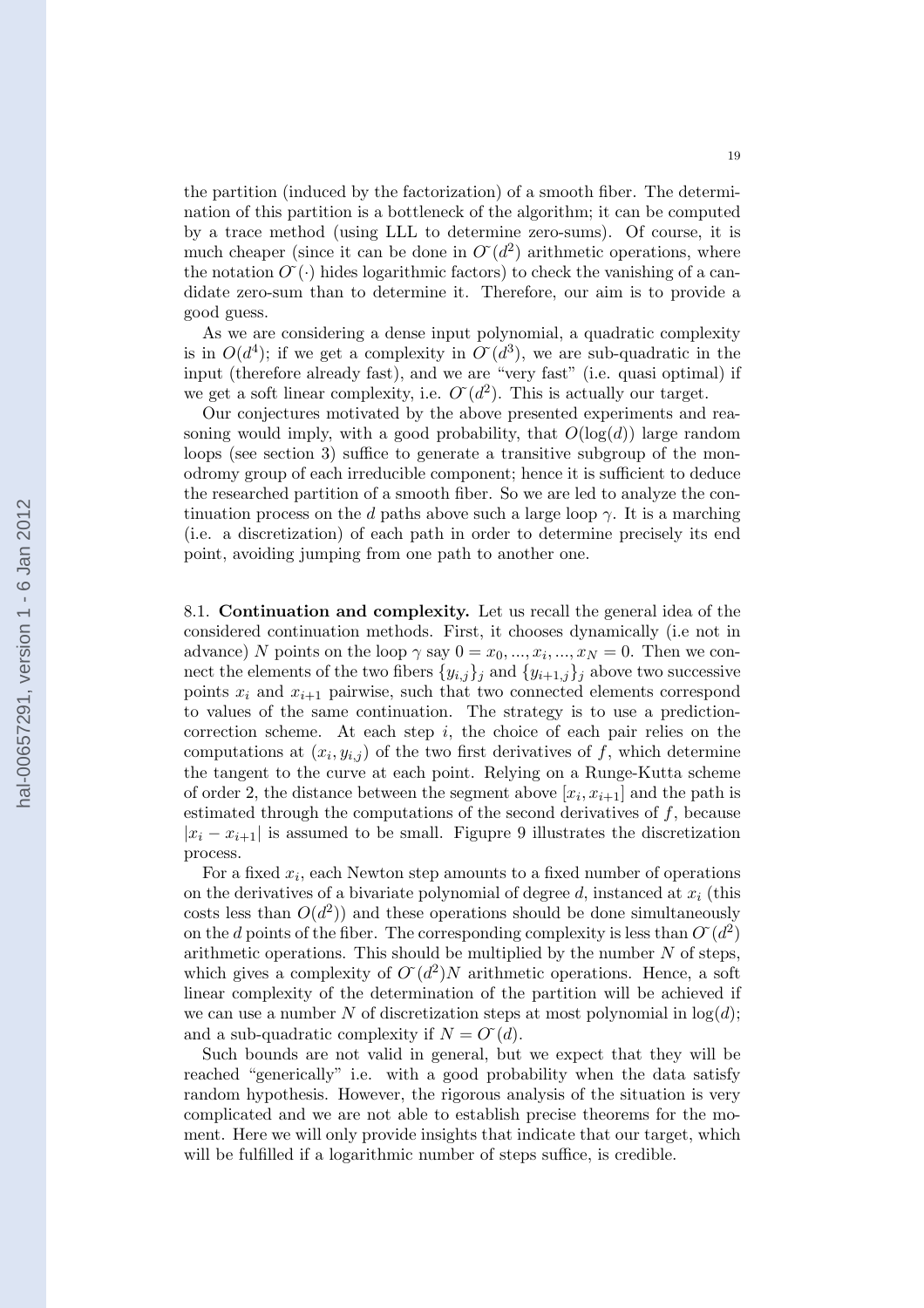

FIGURE 9. A partial analytic continuation following two leaves of the curve via a Runge-Kutta method.

8.2. Expected distance between paths. In our setting, asymptotically and in average, the paths come close when the loop  $\gamma$  crosses the annulus R centered at the origin and delimited by the circles of radius  $1 - O(d^{-2})$  and  $1 + O(d^{-2})$ , where the discriminant points tend to concentrate. Moreover, for a generic  $\xi$  in that area, the d roots of  $f(\xi, y) = 0$  tend to concentrate uniformly on the unit circle of the y-complex plane.

To expect good bounds for  $N$ , we need better insights on the distributions of the roots of  $f(\xi, y) = 0$  and on their two-point correlation. Let us assume that this distribution behaves like a uniform one; then, the expected minimum distance between two roots of  $f(\xi, y) = 0$  is  $O(d^{-2})$ , while the average one is  $O(d^{-1})$ .

On the other hand, as there are less than  $d^2$  discriminant points, the average angular distance between a generic point of the unit circle and the set of discriminant points is  $O(d^{-2})$ . Therefore, we may assume that if we choose a line passing by the origin with a random direction, then it remains at an expected distance  $O(d^{-2})$  from the discriminant points when it crosses the annulus R.

Now, if a critical point  $(\alpha, \beta)$  is a turning point, the equation of f can be approximated locally by a quadric  $A \cdot (x - \alpha) + B \cdot (y - \beta)^2 = 0$ , where  $A = f'_x(\alpha, \beta)$  and  $B = f''_{yy}(\alpha, \beta)$ . The second derivative is in average  $O(d)$ times bigger than the first one. As a point  $\xi$  of a random line near the projection  $\alpha$  of this critical point satisfies (in average)  $|\xi - \alpha| > O(d^{-2})$ , the distance between the two roots near  $\beta$  and above  $\xi$  is in average  $O(d^{-1.5})$ .

While if a critical point  $(\alpha, \beta)$  is a node, then the equation of f can be approximated locally by a quadric  $A \cdot (x - \alpha)^2 = B \cdot (y - \beta)^2$  where  $A = f''_{xx}(\alpha, \beta)$  and  $B = f''_{yy}(\alpha, \beta)$ . The two derivatives are in average of the same size up to a factor  $O(1)$ . As, again, a point  $\xi$  of a random line near the projection  $\alpha$  of this critical point satisfies (in average)  $|\xi - \alpha| > O(d^{-2})$ , the distance between the two roots near  $\beta$  and above  $\xi$  is in average  $O(d^{-2})$ .

Summarizing, we see that when the loop  $\gamma$  crosses the annulus R, we can expect that two paths above  $\gamma$  do not come closer than  $O(d^{-2})$ . Therefore,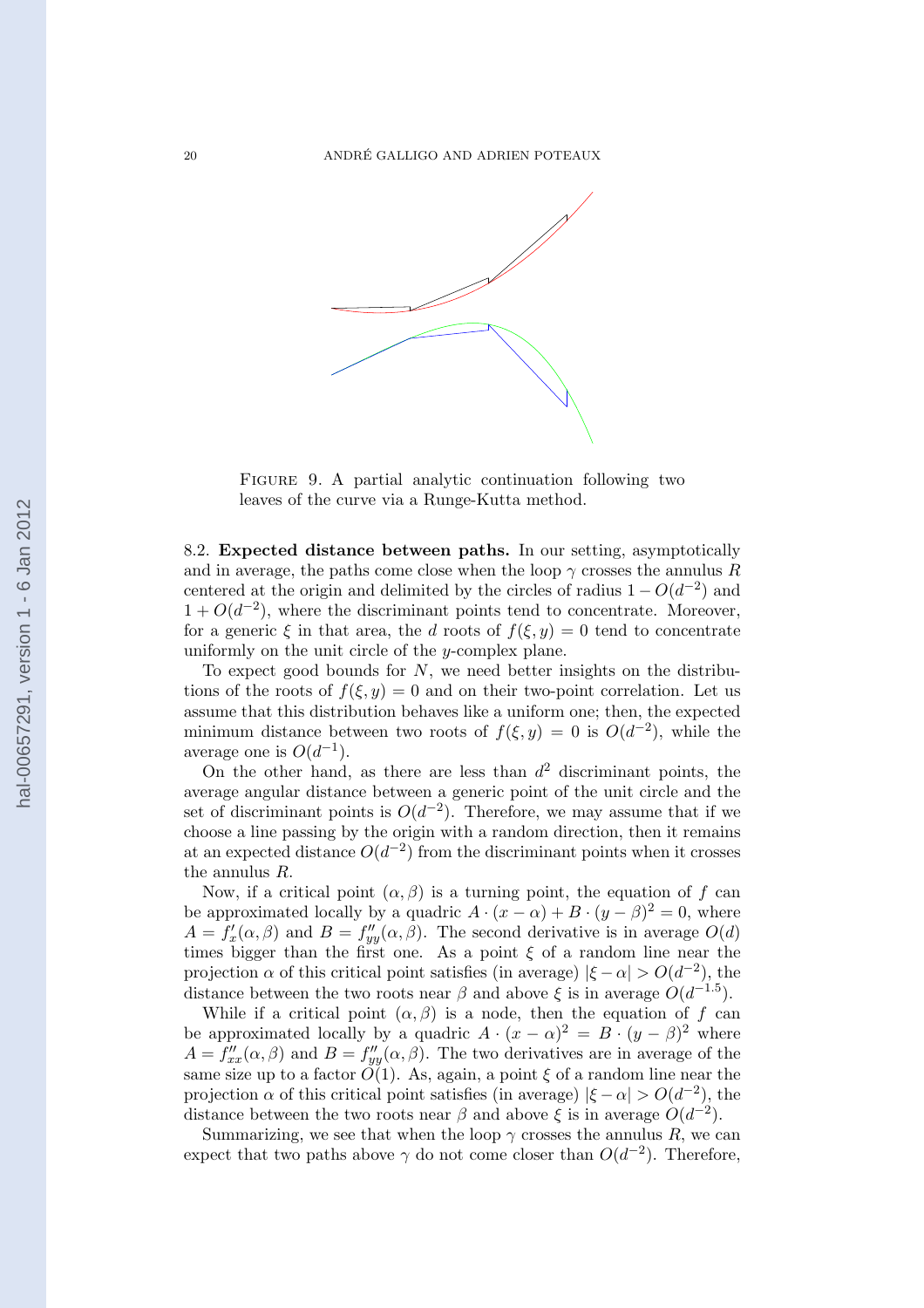the next task is to force, during the marching, each segment of tangent approximating each path to remain in a tubular neighborhood of radius  $O(d^{-2})$  around this path.

8.3. Tubular neighborhood and discretization. The Taylor expansion of the implicit function defined by f at a point  $(\xi, \eta)$  of the Riemann surface is given by  $y - \eta = a \cdot (x - \xi) + b \cdot (x - \xi)^2 + O((x - \xi)^3)$  with  $a = -\frac{f'_x(\xi, \eta)}{f'_y(\xi, \eta)}$ and  $b = -\frac{f''_{xx}(\xi,\eta) + 2af''_{xy}(\xi,\eta) + a^2f''_{yy}(\xi,\eta)}{2f'_u(\xi,\eta)}$  $\frac{\int xy(s,\eta)+a_{Jyy}(s,\eta)}{2f'_y(\xi,\eta)}$ .

Lemma 1. When d tends to infinity, the expectation for the maximum of the distribution for quotients of d independent uniform variables in  $[0,1]$  is  $O(d)$ .

Now let us assume that along the intersection of a random line issued form the origin and the annulus, the first and second derivatives evaluated at the fiber above  $x_i$  behave like uniform independent variables. As, in average, the first derivatives have the same magnitude of size and the second derivatives are  $O(d)$  greater, we expect from the formulae recalled above that, in average,  $a < O(d)$  and  $b < O(d^2)$ .

All these estimates are confirmed by several experiments we made in Maple on bivariate dense polynomials of degree 400. Moreover, in all our computations (restricted to points on the Riemann surface near the unit torus) we always had  $a < O(d)$  and  $b < O(d^2)$ .

Since we chose  $N = O(1)$ , we have  $|x_i - x_{i+1}| = O(d^{-2})$  in the intersection of the loop  $\gamma$  and the annulus. Using this in the Taylor expansion, this gives us a distance between the segment of tangent and the path of  $|b(x_i-x_{i+1})^2|$  =  $O(d^{-2})$ . This is the requested order of magnitude.

Remark 1. Relying on the same kind of arguments, one can see that the average maximal bounds for coefficients of the following terms (of the Taylor expansion corresponding to the implicit function defined by f) increase by a factor  $O(d)$  at each degree. However, since we have  $|x_i - x_{i+1}| = O(d^{-2}),$ the bound on the corresponding term is indeed multiplied by  $O(1/d)$ .

Therefore this emphasizes our claim that the term  $|b(x_i-x_{i+1})^2|$  estimates the distance between the tangent and the path. Moreover it also indicates that the process will benefit from higher degree Taylor expansion approximations.

8.4. Turning around each discriminant point. To answer a suggestion of the anonymous referee, the previous approach can be adapted to provide an alternative computation of the transposition attached to each discriminant point by the monodromy action. This would provide a "random" alternative to our "determinist" algorithm described in section 2.

Since the  $O(d^2)$  discriminant points tend to concentrate uniformly on the unit circle, we expect the minimal distance between two of them to be greater than  $O(d^{-4})$ , moreover we can assume that there is no more than  $O(d)$  elements in such a cluster. Therefore, for each discriminant point, we construct a loop  $\gamma$  turning around it and with a good probability to pass far enough from the other discriminant points. The idea is simple: we start from the origin and make a random small step to a new point  $\Omega$  such that two near-by discriminant points are "frankly" not colinear with  $\Omega$ . In the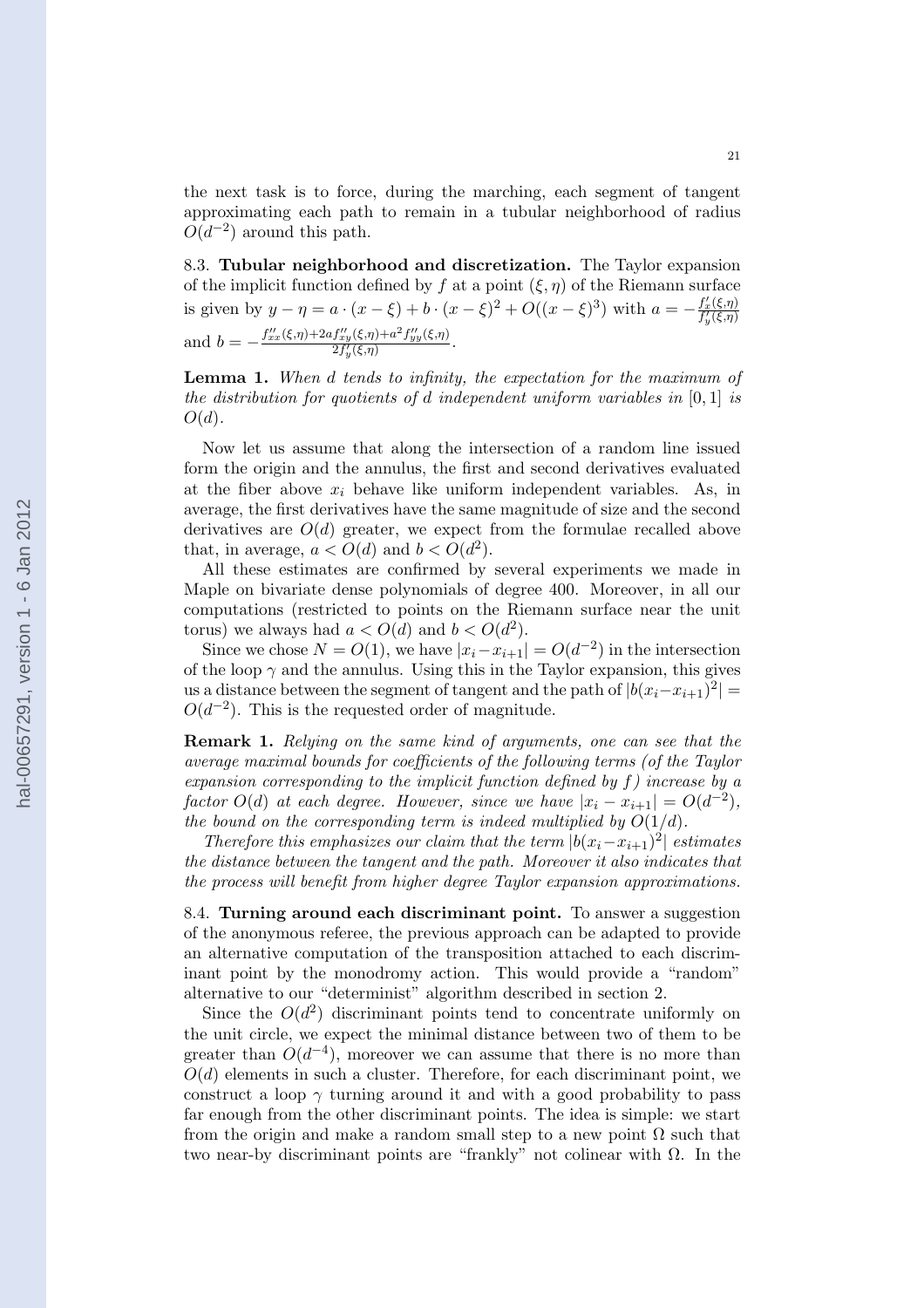worst cases among the  $O(d^2)$  discriminant points, since the minimal distance between two such points is greater than  $O(d^{-4})$ , the angular distance between them from  $\Omega$  is greater than  $O(d^{-5})$ .

Then, we consider a "thin" loop  $\gamma$  similar to the "large" loop considered in the previous subsections but formed by two random lines issued from  $\Omega$ turning around a specific discriminant point  $\alpha$  but passing at a distance greater than  $O(d^{-5})$  to all discriminant points (including  $\alpha$ ). The picture will look like Figure 2.

Therefore, we can adapt the previous analysis replacing  $O(d^{-2})$  by  $O(d^{-5})$ in the distance to the discriminant points: this leads, for a critical point  $(\alpha, \beta)$  and a point  $\xi$  of a random line near the projection  $\alpha$ , to an average distance between the two roots near  $\beta$  and above  $\xi$  of  $O(d^{-3})$  if  $(\alpha, \beta)$  is a turning point, and  $O(d^{-5})$  if it is a node.

Hence, during the marching (in the worst cases, but in average among the f and the loops  $\gamma$ ), each segment of tangent approximating each path must remain in a tubular neighborhood of radius  $O(d^{-5})$  while crossing the annulus  $R$  and approaching the "cluster" of discriminant points at a distance smaller say than  $O(d^{-2})$  from the lines. We can bound by  $O(d)$  the number of the points in this cluster. Since R has a thickness of  $O(d^{-2})$ , which is much bigger than  $O(d \cdot d^{-5})$ , we choose a priori  $N = O(d)$  steps for crossing R:  $N_1 = O(d)$  steps of length  $O(d^{-5})$  near by these discriminant points and  $N_2 = O(1)$  steps of length  $O(d^{-2})$  elsewhere.

Now, near this cluster of discriminant points, the average value of  $f'_y$  is much smaller than the average values of the other derivatives, by about two orders of magnitude. This was not the case in the previous subsection where the roots of the resultants  $\text{Res}_y(f, f'_y)$  play randomly the same role.

Summarizing, if we choose a step length about  $|x_i-x_{i+1}| = O(d^{-5})$  during  $N_1 = O(d)$  steps, we expect to be safe.

### 9. Concluding Remarks

In this paper we presented an original approach towards factorization and approximate factorization of high degree polynomials: considering the special (but not uncommon) case of a product of polynomials with random coefficients of limited size. This hypothesis simplifies the geometry: in particular, the curves corresponding to the factors are smooth. But it also implies several nice behaviors for the distribution of the discriminant and critical points of these curves. This deserves to be studied further and to be used to develop a new class of algorithms. We already developed and presented some programs to analyze the situations. Our preliminary study and results show that the subject is rich and promising.

We formulated two conjectures and explained our intuition behind the phenomena we propose to investigate.

There are several other directions of research. The main one is to investigate, with the hypothesis of uniformity, quantitative relations between exact and approximate factorizations. The second one is to investigate how our approach can be continued even if the curves corresponding to the factor have higher singularities; indeed, one can expect that if a random large loop in the complex plane encircles the projection of these singularities without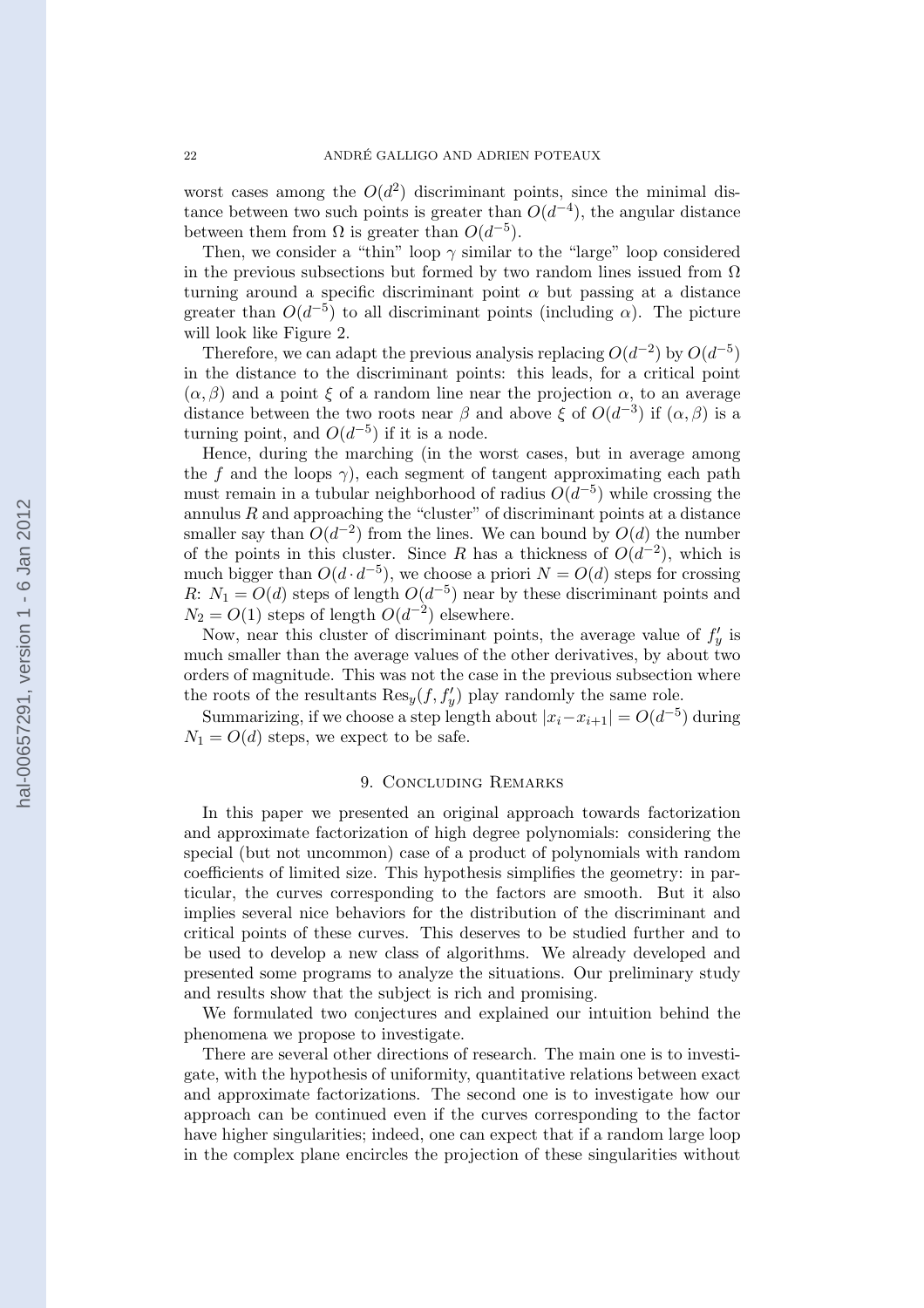meeting them, the combinatorial and algorithmic situation is roughly the same that the one considered here. However, the numerical phenomena of the perturbed situation are more complicated, since clusters resulting from deformations of higher order multiple points are more spread out.

#### **ACKNOWLEDGMENTS**

The authors would like to thank the two anonymous referee for helpful comments. The second author also acknowledges the support of the European Union (PITN-GA-2008-214584 SAGA).

#### **REFERENCES**

- [BCGW93] C Bajaj, J Canny, T Garrity, and J Warren. Factoring rational polynomials over the complex numbers. *SIAM J. Comput.*, 22(2):318–331, 1993.
- [Bil97] Y. Bilu. Limit distribution of small points on algebraic tori. *Duke Math J.*, 89:465–476, 1997.
- [CG05] Guillaume Chèze and André Galligo. Four lectures on polynomial absolute factorization. In *Solving polynomial equations*, volume 14 of *Algorithms Comput. Math.*, pages 339–392. Springer, Berlin, 2005.
- [CG06] Guillaume Chèze and André Galligo. From an approximate to an exact absolute polynomial factorization. *J. Symbolic Comput.*, 41(6):682–696, 2006.
- [CGvH<sup>+</sup>01] R.M Corless, M.W. Giesbrecht, M. van Hoeij, I.S. Kotsireas, and S.M. Watt. Towards factoring bivariate approximate polynomials. In B. Mourrain, editor, *Proceedings of the 2001 International Symposium on Symbolic and Algebraic Computation (ISSAC 2001)*. ACM, 2001.
- [CL07] G. Chèze and G. Lecerf. Lifting and recombination techniques for absolute factorization. *Journal of Complexity*, 23(3):380–420, 2007.
- [DGS] C. D'Andrea, A. Galligo, and M. Sombra. Resultants and distribution of solutions of systems of polynomial equations. Submitted to publication.
- [Dia96] P. Diaconis. The cutoff phenomenon in finite Markov chains. *Proc. Nat. Acad. Sci. USA*, 93(4):1659–1664, 1996.
- [DvH01] Bernard Deconinck and Mark van Hoeij. Computing Riemann matrices of algebraic curves. *PhysicaD*, 152:28–46, 2001.
- [EK95] A. Edelman and E. Kostlan. How many zeros of a random polynomial are real? *Bull. Amer. Math. Soc.*, 32:1–37, 1995.
- [ET50] P. Erdös and P. Turán. On the distribution of roots of polynomials. Ann. *Math.*, 51:105–119, 1950.
- [Gao03] Shuhong Gao. Factoring multivariate polynomials via partial differential equations. *Math. Comp.*, 72(242):801–822 (electronic), 2003.
- [GKM<sup>+</sup>04] Shuhong Gao, Erich Kaltofen, John May, Zhengfeng Yang, and Lihong Zhi. Approximate factorization of multivariate polynomials via differential equations. In *ISSAC '04: Proceedings of the 2004 international symposium on Symbolic and algebraic computation*, pages 167–174, New York, NY, USA, 2004. ACM.
- [GM] A. Galligo and L. Miclo. On the cut-off phenomenon for the transitivity of subgroups. Submitted to publication.
- [GP09] André Galligo and Adrien Poteaux. Continuations and monodromy on random riemann surfaces. In *SNC '09: Proceedings of the 2009 conference on Symbolic numeric computation*, pages 115–124, New York, NY, USA, 2009. ACM.
- [GvH07] Andre Galligo and Mark van Hoeij. Approximate bivariate factorization: a geometric viewpoint. In *SNC '07: Proceedings of the 2007 international workshop on Symbolic-numeric computation*, pages 1–10, New York, NY, USA, 2007. ACM.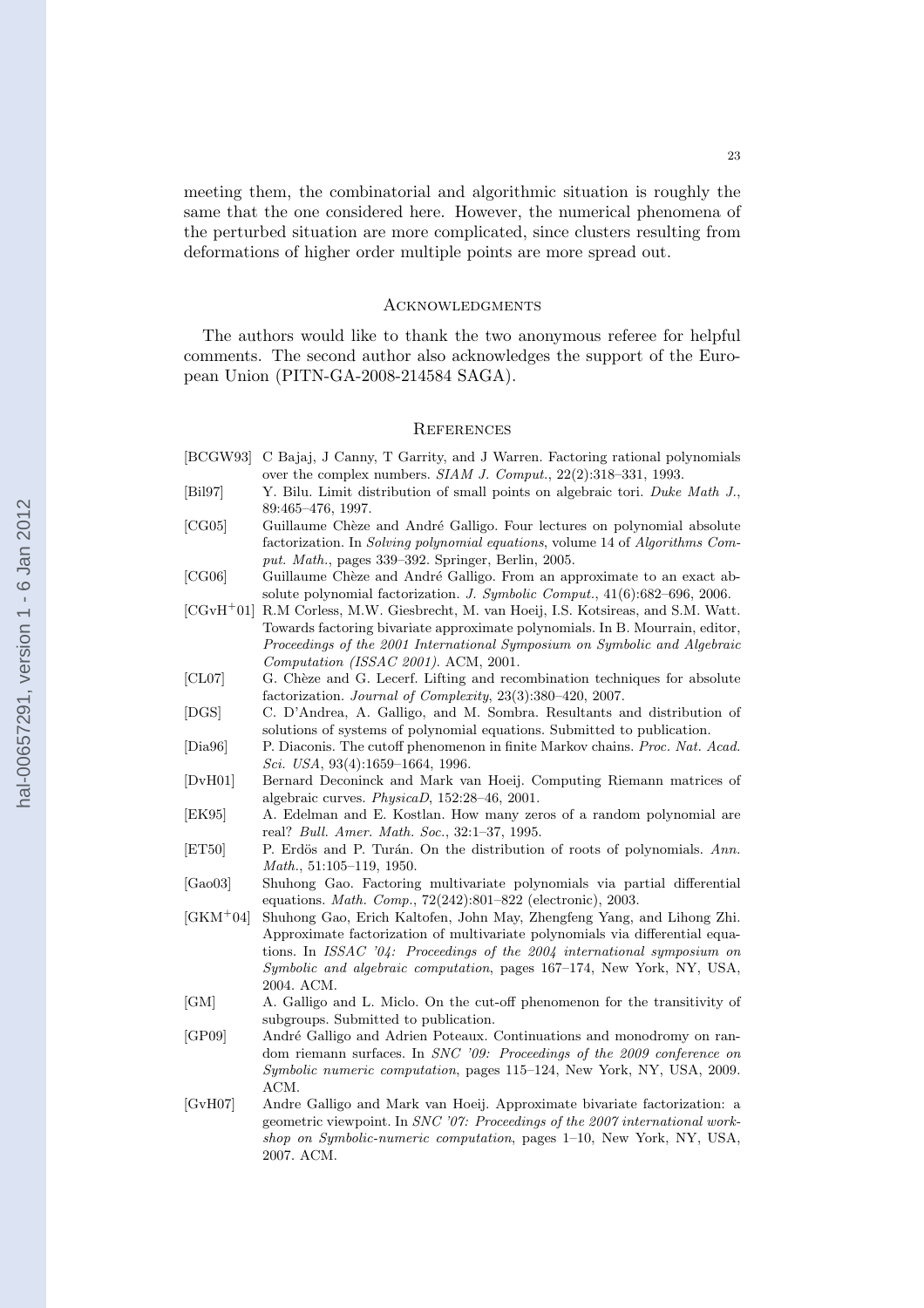#### 24 ANDRÉ GALLIGO AND ADRIEN POTEAUX

- [GW97] André Galligo and Stephen M. Watt. A numerical absolute primality test for bivariate polynomials. In Wolfgang Küchlin, editor, *ISSAC*, pages 217–224, Maui, USA, 1997. ACM.
- [HN08] Christopher Hughes and A. Nikeghbali. The zeros of random polynomials cluster uniformly near the unit circle. *Compositio Mathematica*, 144:734–746, 2008.
- [Kac48] M. Kac. On the average number of real roots of a random algebraic equation II. *Proc. London Math. Soc.*, 50:390–408, 1948.
- [Kal00] E. Kaltofen. Challenges of symbolic computation: my favorite open problems. *JSC*, 29(6):891–919, 2000.
- [LS09] Anton Leykin and Frank Sottile. Galois groups of Schubert problems via homotopy computation. *Mathematics of Computation*, 78:1749–1765, 2009.
- [Pot07] Adrien Poteaux. Computing monodromy groups defined by plane algebraic curves. In *Proceedings of the 2007 International Workshop on Symbolicnumeric Computation*, pages 36–45, New-York, 2007. ACM.
- [Pot08] Adrien Poteaux. *Calcul de d´eveloppements de Puiseux et application au calcul de groupe de monodromie d'une courbe alg´ebrique plane*. PhD thesis, Université de Limoges, 2008.
- [PRa] Adrien Poteaux and Marc Rybowicz. Complexity Bounds for the rational Newton-Puiseux Algorithm over Finite Fields and Related Problems. Submitted to publication.
- [PRb] Adrien Poteaux and Marc Rybowicz. Good Reduction of Puiseux Series and Applications. to appear in Journal of Symbolic Computation.
- [PR08] Adrien Poteaux and Marc Rybowicz. Good Reduction of Puiseux Series and Complexity of the Newton-Puiseux Algorithm. In *Proceedings of the ISSAC '08 Conference*, pages 239–246, New-York, 2008. ACM.
- [Rup00] David Rupprecht. *Elements de géométrie algébrique approchée: Etude du pgcd et de la factorisation*. PhD thesis, Univ. Nice Sophia Antipolis, 2000.
- [Sas01] T. Sasaki. Approximate multivariate polynomial factorization based on zerosum relations. In *Proceedings of the 2001 International Symposium on Symbolic and Algebraic Computation (ISSAC 2001)*, pages 284–291. ACM, 2001.
- [SS93a] Tateaki Sasaki and Mutsuko Sasaki. A unified method for multivariate polynomial factorizations. *Japan J. Indust. Appl. Math.*, 10(1):21–39, 1993.
- [SS93b] M. Shub and S. Smale. Complexity of Bézout's theorem II: volumes and probabilities. In *Proceedings MEGA' 92 Vol. 109 of Progress in Mathematics*, pages 267–285, 1993.
- [SSH92] Tateaki Sasaki, Tomokatsu Saito, and Teruhiko Hilano. Analysis of approximate factorization algorithm. I. *Japan J. Indust. Appl. Math.*, 9(3):351–368, 1992.
- [SVW01] A.J. Sommese, J. Verschelde, and C.W. Wampler. Using monodromy to decompose solution sets of polynomial systems into irreducible components. In *Application of Algebraic Geometry to Coding Theory, Physics and Computation*, pages 297–315. Kluwer Academic Publishers, 2001. Proceedings of a NATO Conference, February 25 - March 1, 2001, Eilat, Israel.
- [SVW02] A.J. Sommese, J. Verschelde, and C.W. Wampler. Symmetric functions applied to decomposing solution sets of polynomial systems. *SIAM J. Numer. Anal.*, 40(6):2026–2046, 2002.
- [SZ04] B. Shiffman and S. Zelditch. Random polynomials with prescribed Newton polytope. *J. Amer. Math. Soc.*, 17:49–108, 2004.
- [TT84] C. L. Tretkoff and M. D. Tretkoff. Combinatorial group theory, Riemann surfaces and differential equations. In *Contributions to group theory*, volume 33 of *Contemp. Math.*, pages 467–519. Amer. Math. Soc., Providence, RI, 1984.